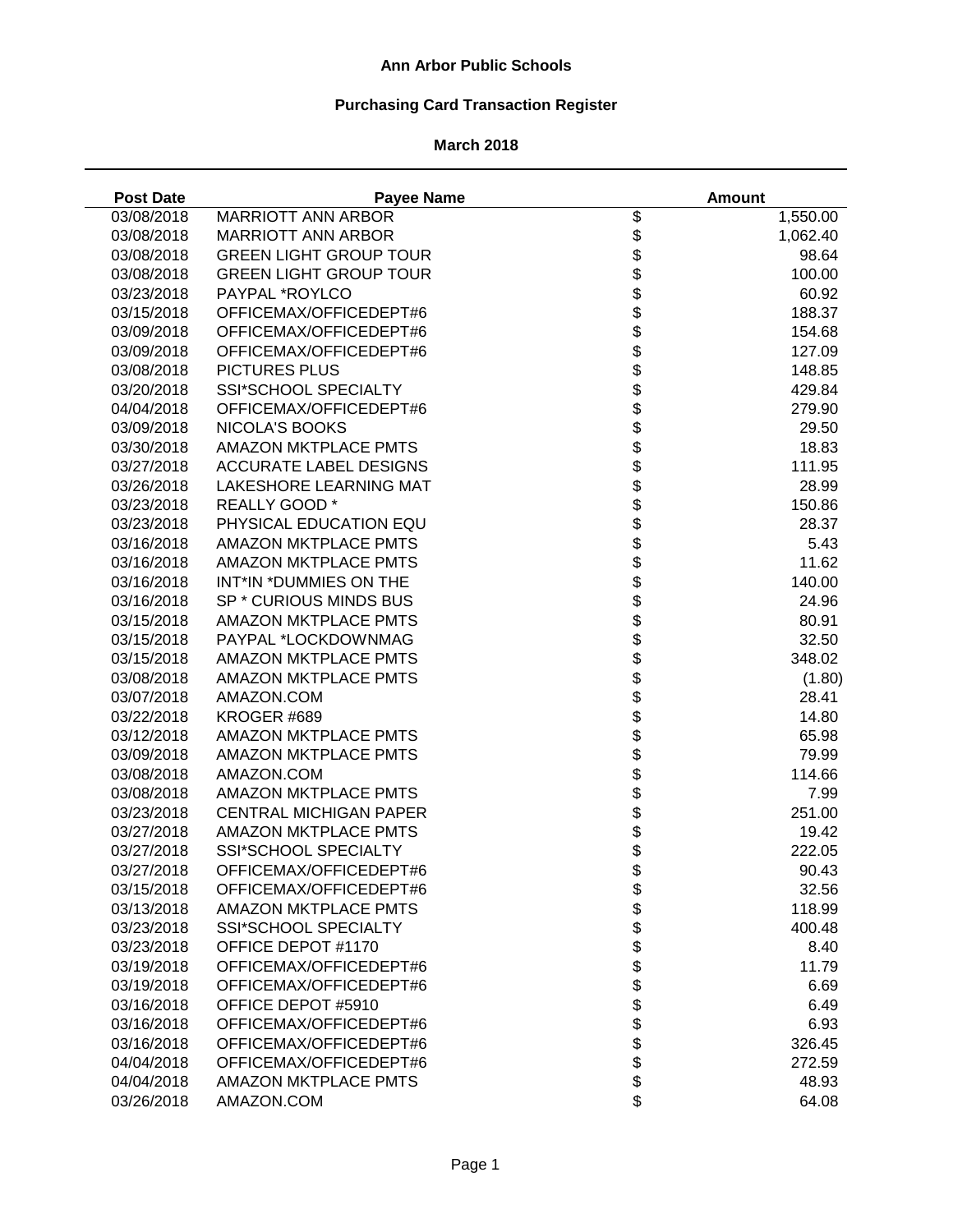# **Purchasing Card Transaction Register**

| <b>Post Date</b> | <b>Payee Name</b>                    |                      | <b>Amount</b> |
|------------------|--------------------------------------|----------------------|---------------|
| 03/26/2018       | <b>AMAZON MKTPLACE PMTS</b>          | \$                   | 578.75        |
| 03/26/2018       | AMAZON.COM                           | \$                   | 52.40         |
| 03/26/2018       | <b>AMAZON MKTPLACE PMTS</b>          |                      | 65.92         |
| 03/23/2018       | AMAZON.COM                           | <b>888888888</b>     | 267.44        |
| 03/22/2018       | OFFICEMAX/OFFICEDEPT#6               |                      | 242.76        |
| 03/20/2018       | <b>CAROLINA BIOLOGIC SUPP</b>        |                      | 259.83        |
| 03/26/2018       | <b>DEMCO INC</b>                     |                      | 60.62         |
| 03/16/2018       | <b>CREDIT FROM FRAUDULENT CHARGE</b> |                      | (856.73)      |
| 03/13/2018       | <b>CREDIT FROM FRAUDULENT CHARGE</b> |                      | (15.00)       |
| 03/13/2018       | <b>CREDIT FROM FRAUDULENT CHARGE</b> |                      | (576.00)      |
| 03/13/2018       | TMOBILE*TEL UPGRADE                  |                      | 856.73        |
| 03/13/2018       | <b>CREDIT FROM FRAUDULENT CHARGE</b> |                      | (9.96)        |
| 03/08/2018       | TMOBILE*EIP PMT MOBILE               | \$                   | 576.00        |
| 03/08/2018       | LYFT *RIDE WED 2PM                   | \$                   | 15.00         |
| 03/08/2018       | *RIDE WED 3PM<br><b>LYFT</b>         | \$                   | 9.96          |
| 03/12/2018       | MEIJER INC #173 Q01                  | \$                   | 20.77         |
| 03/07/2018       | <b>TOSHIBA BUSINESS SOLUT</b>        | \$                   | 230.00        |
| 03/06/2018       | AMAZON MKTPLACE PMTS                 |                      | 23.08         |
| 03/26/2018       | SQU*SQ *MASTER GRINDIN               |                      | 382.00        |
| 03/26/2018       | <b>DEMCO INC</b>                     |                      | 127.28        |
| 03/16/2018       | AMERICAN LIBRARY ASSN                |                      | 65.00         |
| 03/26/2018       | AMAZON.COM                           |                      | 135.91        |
| 03/16/2018       | <b>AMAZON MKTPLACE PMTS</b>          |                      | 28.90         |
| 03/15/2018       | <b>BU AFRICAN STUDIES E-C</b>        |                      | 53.95         |
| 03/07/2018       | OFFICEMAX/OFFICEDEPT#6               |                      | 12.24         |
| 04/03/2018       | PROJECT WISDOM INC                   |                      | 199.00        |
| 04/04/2018       | OFFICEMAX/OFFICEDEPT#6               |                      | 11.97         |
| 04/04/2018       | THE LIBRARY STORE INC.               |                      | 26.78         |
| 03/27/2018       | <b>AMAZON MKTPLACE PMTS</b>          | <b>aaaaaaaaaaaaa</b> | 354.38        |
| 03/15/2018       | <b>AMAZON MKTPLACE PMTS</b>          | \$                   | 33.99         |
| 03/14/2018       | <b>AMAZON MKTPLACE PMTS</b>          | \$                   | 374.99        |
| 03/13/2018       | <b>DAKTRONICS INC</b>                | \$                   | 53.00         |
| 03/26/2018       | <b>STADIUM HARDWARE</b>              | \$                   | 161.89        |
| 03/19/2018       | APEX LEARNING INC.                   | \$                   | 1,838.55      |
| 03/07/2018       | MHE*MCGRAW-HILL ECOMM                | \$                   | 1,100.00      |
| 03/20/2018       | <b>DOLLAR BILL COPYING</b>           | \$                   | 261.04        |
| 03/19/2018       | <b>AMAZON MKTPLACE PMTS</b>          |                      | 400.00        |
| 03/15/2018       | THE HOME DEPOT #2721                 |                      | (34.80)       |
| 03/15/2018       | THE HOME DEPOT 2721                  |                      | 348.00        |
| 03/09/2018       | CDW GOVT #LZC0667                    |                      | 3,790.40      |
| 03/07/2018       | FREESTYLE PHOTO                      |                      | 337.79        |
| 03/22/2018       | <b>AMAZON MKTPLACE PMTS</b>          | <b>88888888</b>      | 13.49         |
| 03/22/2018       | <b>AMAZON MKTPLACE PMTS</b>          |                      | 252.86        |
| 03/16/2018       | <b>AMAZON MKTPLACE PMTS</b>          |                      | 15.46         |
| 03/19/2018       | AMAZON.COM                           |                      | 86.53         |
| 03/08/2018       | <b>AMAZON MKTPLACE PMTS</b>          |                      | 34.96         |
| 03/08/2018       | <b>AMAZON MKTPLACE PMTS</b>          | \$                   | 30.05         |
|                  |                                      |                      |               |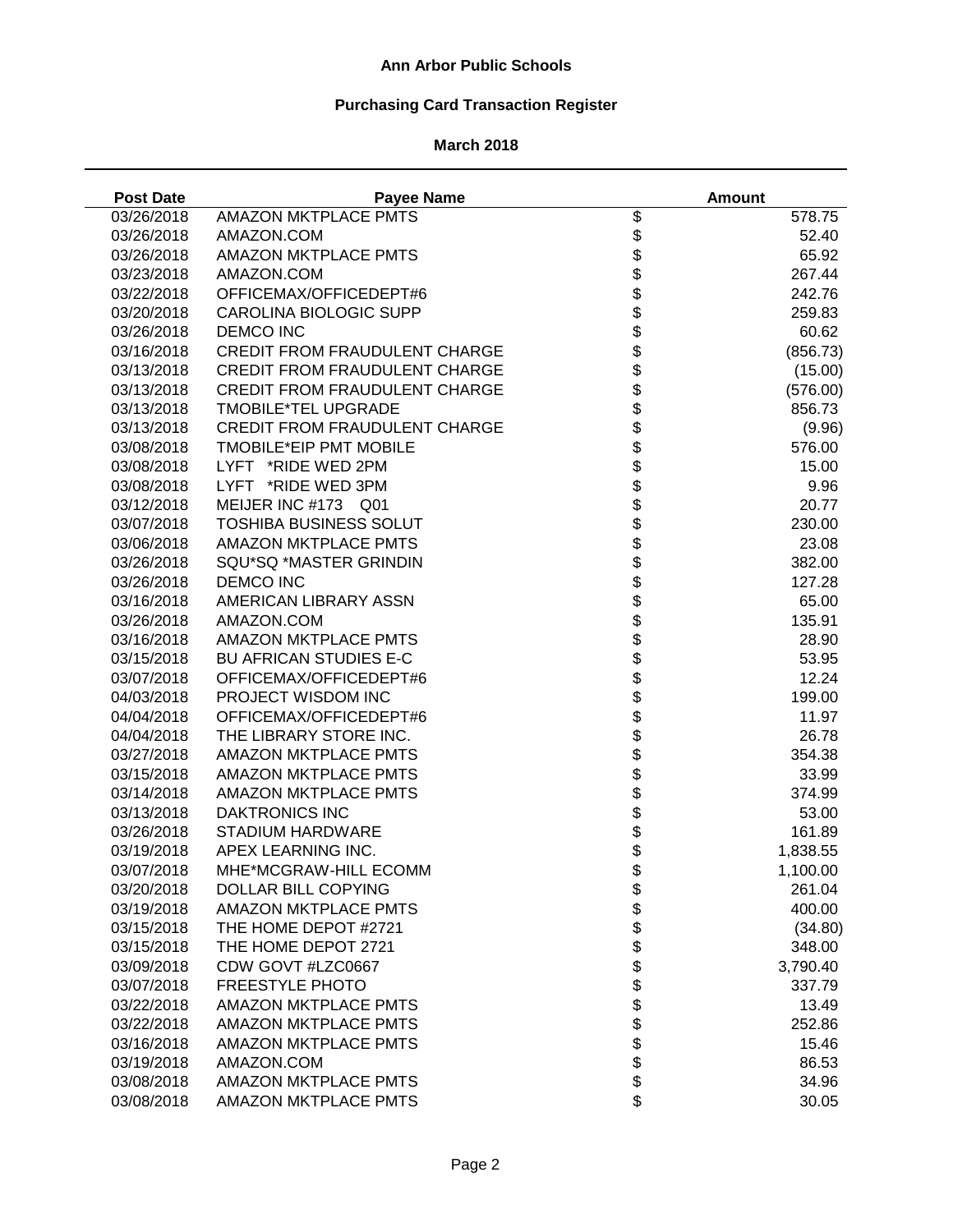# **Purchasing Card Transaction Register**

| <b>Post Date</b> | <b>Payee Name</b>                 |                          | <b>Amount</b> |
|------------------|-----------------------------------|--------------------------|---------------|
| 04/03/2018       | <b>AMAZON MKTPLACE PMTS</b>       | \$                       | 23.60         |
| 03/28/2018       | AMAZON.COM                        | \$                       | 42.41         |
| 03/26/2018       | <b>SCANTRON CORPORATION</b>       | \$                       | 162.52        |
| 03/08/2018       | <b>ALLHEART</b>                   | \$                       | 516.43        |
| 03/19/2018       | <b>AMAZON MKTPLACE PMTS</b>       |                          | 124.77        |
| 03/19/2018       | <b>AMAZON MKTPLACE PMTS</b>       |                          | 104.85        |
| 03/07/2018       | SEFMD (SCIENCE FAIR)              |                          | 55.00         |
| 03/23/2018       | <b>AMAZON MKTPLACE PMTS</b>       |                          | 69.99         |
| 03/21/2018       | KROGER #605                       |                          | 22.68         |
| 03/09/2018       | SEFMD (SCIENCE FAIR)              | <b>88888888</b>          | 165.00        |
| 03/14/2018       | MEIJER INC #173 Q01               |                          | 46.11         |
| 03/29/2018       | SOCIAL STUDIES SCH SRV            |                          | 41.38         |
| 03/16/2018       | <b>AMAZON MKTPLACE PMTS</b>       |                          | 5.84          |
| 03/16/2018       | <b>AMAZON MKTPLACE PMTS</b>       | \$                       | 27.96         |
| 03/16/2018       | <b>AMAZON MKTPLACE PMTS</b>       | \$                       | 35.34         |
| 03/16/2018       | <b>AMAZON MKTPLACE PMTS</b>       | \$                       | 9.98          |
| 03/15/2018       | <b>AMAZON MKTPLACE PMTS</b>       | \$                       | 6.17          |
| 04/04/2018       | BARNES&NOBLE.COM-BN               |                          | (17.02)       |
| 03/19/2018       | <b>AMAZON MKTPLACE PMTS</b>       |                          | 133.79        |
| 03/16/2018       | OFFICEMAX/OFFICEDEPT#6            |                          | 354.54        |
| 03/26/2018       | GFS STORE #0868                   |                          | 34.35         |
| 04/04/2018       | AMAZON.COM                        |                          | 30.86         |
| 04/04/2018       | AMAZON.COM                        |                          | 52.12         |
| 04/04/2018       | SOUTHPAW ENTERPRISES I            | <b>8888888888888</b>     | 20.00         |
| 03/21/2018       | OFFICEMAX/OFFICEDEPT#6            |                          | 31.98         |
| 03/12/2018       | OFFICEMAX/OFFICEDEPT#6            |                          | 29.69         |
| 03/15/2018       | SUPER DUPER PUBLICATIO            |                          | 99.00         |
| 03/29/2018       | MEIJER INC #64<br>Q <sub>01</sub> |                          | 50.29         |
| 03/21/2018       | OFFICEMAX/OFFICEDEPT#6            |                          | 90.80         |
| 03/21/2018       | ADVANTIDGE, INC.                  |                          | 116.99        |
| 03/15/2018       | OFFICEMAX/OFFICEDEPT#6            | \$                       | 105.32        |
| 03/12/2018       | MEIJER INC #64<br>Q <sub>01</sub> | \$                       | 42.84         |
| 03/09/2018       | MEIJER INC #64<br>Q <sub>01</sub> | \$                       | 55.86         |
| 03/08/2018       | <b>AMAZON MKTPLACE PMTS</b>       | \$                       | 28.98         |
| 03/08/2018       | OFFICE DEPOT #5125                | \$                       | 4.74          |
| 03/08/2018       | OFFICEMAX/OFFICEDEPT#6            |                          | 89.75         |
| 03/08/2018       | OFFICEMAX/OFFICEDEPT#6            |                          | 4.17          |
| 03/07/2018       | PAYPAL *ACCESSIBLEP               |                          | 53.00         |
| 03/21/2018       | OFFICEMAX/OFFICEDEPT#6            |                          | 158.03        |
| 03/19/2018       | AMWAY GRAND PLAZA HOTE            |                          | 2,228.85      |
| 03/15/2018       | ADOLESCENT HEALTH INIT            |                          | 345.00        |
| 03/16/2018       | MEIJER INC #173 Q01               |                          | 26.42         |
| 03/27/2018       | <b>AMAZON MKTPLACE PMTS</b>       | \$\$\$\$\$\$\$\$\$\$\$\$ | 28.90         |
|                  | HOMEGOODS #0206                   |                          | 188.04        |
| 03/26/2018       |                                   |                          |               |
| 03/07/2018       | OFFICEMAX/OFFICEDEPT#6            |                          | 79.96         |
| 04/03/2018       | AMAZON.COM                        |                          | 65.14         |
| 03/21/2018       | LAKESHORE LEARNING MAT            | \$                       | 115.21        |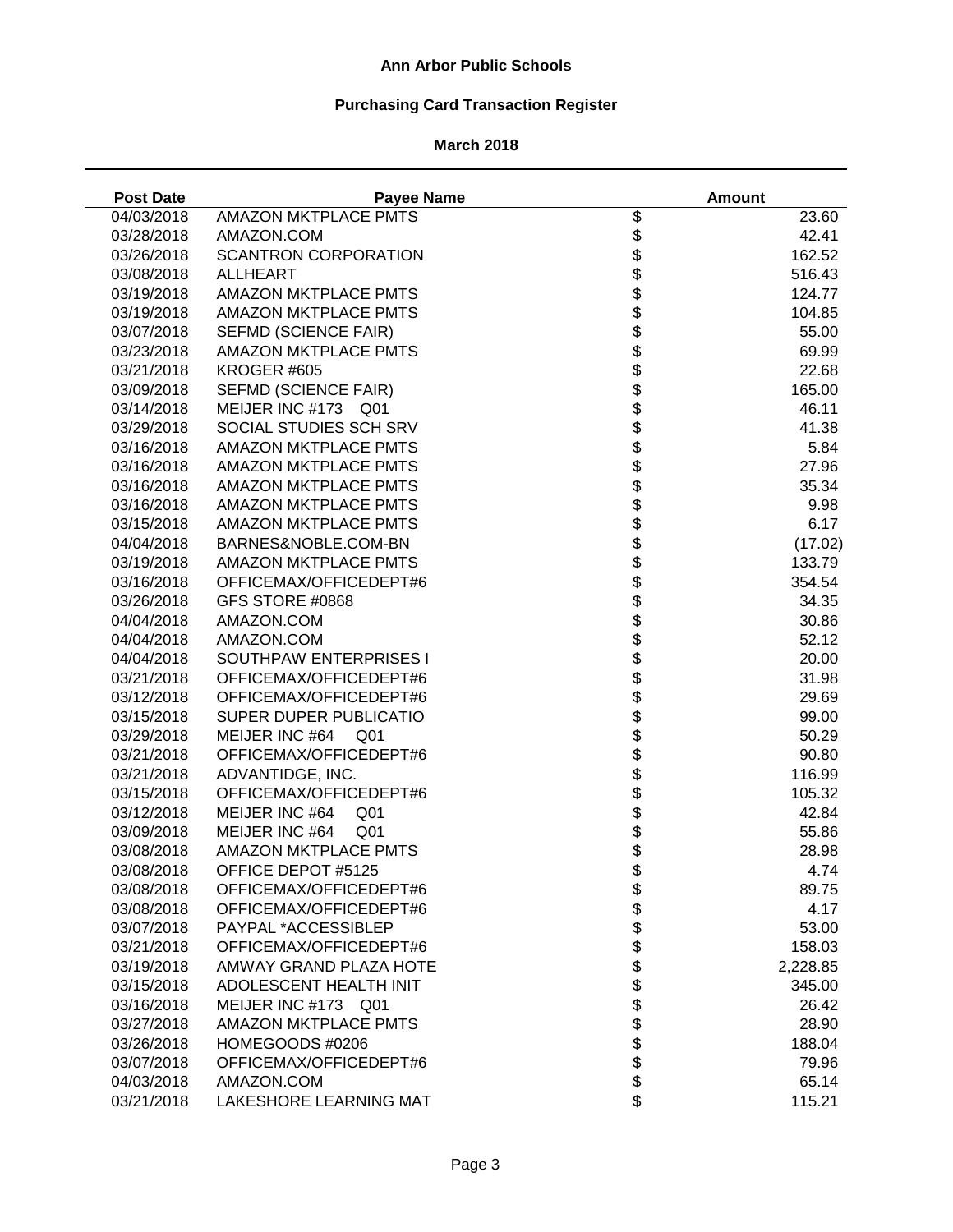# **Purchasing Card Transaction Register**

| <b>Post Date</b> | <b>Payee Name</b>              |                            | <b>Amount</b> |
|------------------|--------------------------------|----------------------------|---------------|
| 03/15/2018       | DATA-BASED CONFERENCES         | \$                         | 350.00        |
| 04/03/2018       | PAYPAL *WASH ISD               | \$                         | 20.00         |
| 03/21/2018       | PAYPAL *WASH ISD               | \$                         | 20.00         |
| 04/04/2018       | INT*IN *THE LAW FIRM O         | \$                         | 3,200.00      |
| 03/28/2018       | AMTRAK .CO0850686573468        |                            | 364.00        |
| 03/22/2018       | DATA-BASED CONFERENCES         |                            | 700.00        |
| 03/14/2018       | PAYPAL *MCSS-MCSSMI            |                            | 80.00         |
| 03/14/2018       | DATA-BASED CONFERENCES         |                            | 700.00        |
| 03/13/2018       | <b>MIAMTE</b>                  |                            | 70.00         |
| 03/06/2018       | PAYPAL *MCSS-MCSSMI            |                            | 80.00         |
| 03/06/2018       | <b>MIAMTE</b>                  | <b>88888888</b>            | 70.00         |
| 03/09/2018       | HILTON HOTEL SAN DIEGO         |                            | 276.23        |
| 03/09/2018       | HILTON HOTEL SAN DIEGO         |                            | 276.23        |
| 03/26/2018       | <b>DELTA</b><br>00670604051784 | \$                         | 474.60        |
| 03/22/2018       | <b>DELTA</b><br>00670592821006 | \$                         | 406.60        |
| 03/09/2018       | HILTON HOTEL SAN DIEGO         | \$                         | 276.23        |
| 03/09/2018       | HILTON HOTEL SAN DIEGO         | \$                         | 276.23        |
| 03/28/2018       | SHERATON GRAND CHICAGO         | \$                         | 595.23        |
| 03/28/2018       | SHERATON GRAND CHICAGO         |                            | 595.23        |
| 03/28/2018       | SHERATON GRAND CHICAGO         |                            | 595.23        |
| 03/28/2018       | SHERATON GRAND CHICAGO         |                            | 595.23        |
| 03/09/2018       | <b>TESOL INTERNATIONAL AS</b>  |                            | (45.00)       |
| 03/09/2018       | <b>TESOL INTERNATIONAL AS</b>  |                            | (45.00)       |
| 03/09/2018       | <b>TESOL INTERNATIONAL AS</b>  | <b>おおままままままま</b>           | (45.00)       |
| 03/09/2018       | <b>TESOL INTERNATIONAL AS</b>  |                            | (45.00)       |
| 03/12/2018       | <b>HAMPTON INN</b>             |                            | 324.82        |
| 03/12/2018       | <b>HAMPTON INN</b>             |                            | 324.82        |
| 03/12/2018       | <b>HAMPTON INN</b>             |                            | 324.82        |
| 03/12/2018       | <b>HAMPTON INN</b>             |                            | 324.82        |
| 03/12/2018       | <b>HAMPTON INN</b>             | \$                         | 324.82        |
| 03/12/2018       | <b>HAMPTON INNS</b>            | \$                         | 346.62        |
| 03/12/2018       | <b>HAMPTON INNS</b>            | \$                         | 173.31        |
| 03/12/2018       | <b>HAMPTON INNS</b>            | \$                         | 346.62        |
| 03/12/2018       | <b>JW MARRIOTT GRAND RAPI</b>  | \$                         | 412.02        |
| 03/12/2018       | <b>HAMPTON INN</b>             | \$                         | 162.41        |
| 03/12/2018       | <b>HAMPTON INN</b>             |                            | 162.41        |
| 03/12/2018       | <b>HAMPTON INN</b>             |                            | 324.82        |
| 03/12/2018       | <b>HAMPTON INN</b>             |                            | 324.82        |
| 03/12/2018       | <b>HAMPTON INN</b>             |                            | 324.82        |
| 03/12/2018       | <b>HAMPTON INN</b>             |                            | 324.82        |
| 03/12/2018       | <b>HAMPTON INN</b>             |                            | 162.41        |
| 03/12/2018       | <b>HAMPTON INN</b>             |                            | 324.82        |
| 03/12/2018       | <b>HAMPTON INN</b>             | <b>a a a a a a a a a a</b> | 324.82        |
| 03/12/2018       | <b>HAMPTON INN</b>             |                            | 324.82        |
| 03/12/2018       | <b>HAMPTON INN</b>             |                            | 162.41        |
| 03/12/2018       | <b>HAMPTON INN</b>             |                            | 324.82        |
| 03/12/2018       | <b>HAMPTON INN</b>             | \$                         | 324.82        |
|                  |                                |                            |               |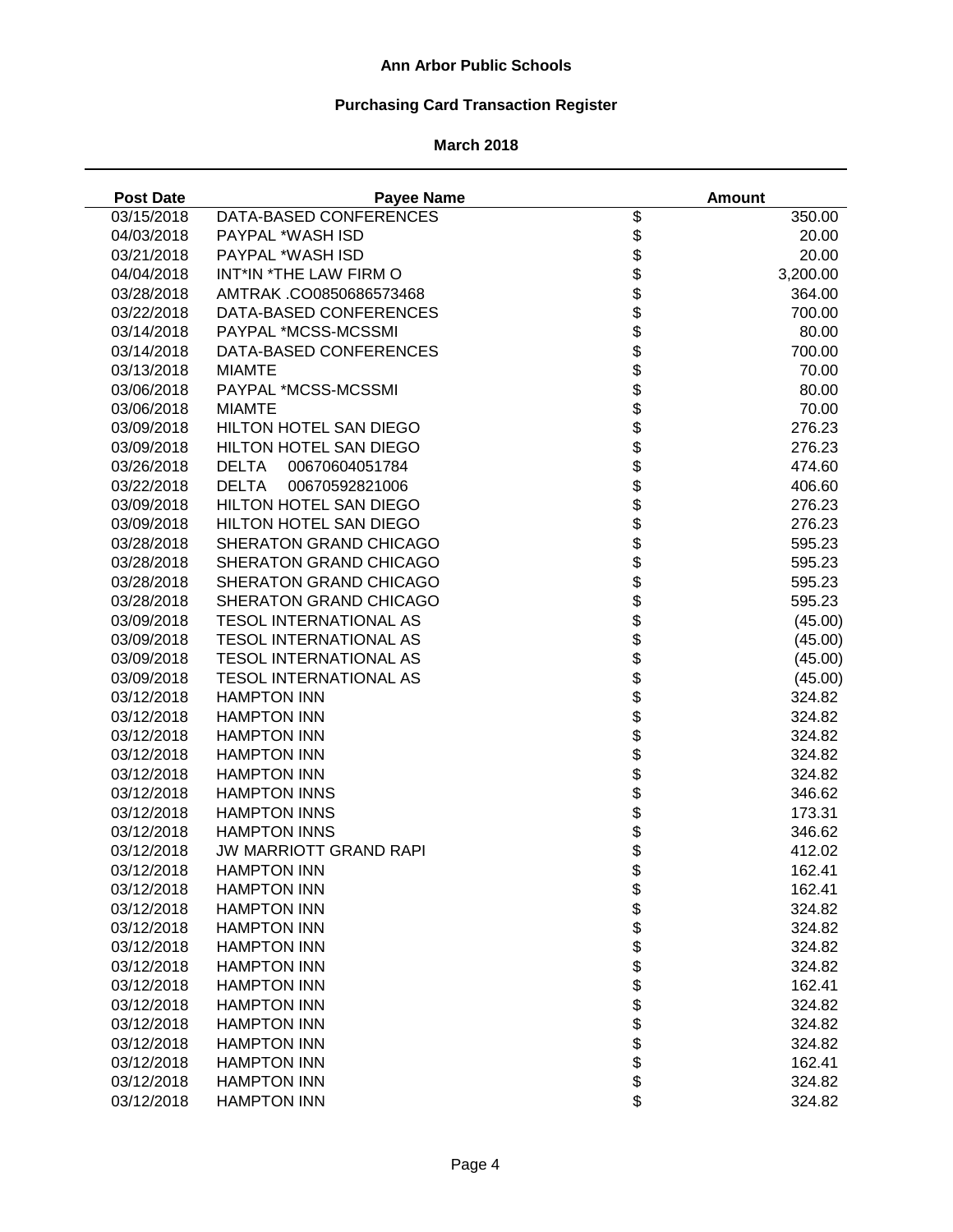# **Purchasing Card Transaction Register**

| <b>Post Date</b> | <b>Payee Name</b>              |                               | <b>Amount</b> |
|------------------|--------------------------------|-------------------------------|---------------|
| 03/12/2018       | <b>HAMPTON INN</b>             | \$                            | 324.82        |
| 03/07/2018       | <b>HOTELBOOKINGCOMFORTSU</b>   | \$                            | 134.71        |
| 03/07/2018       | HOTELBOOKINGSERVFEE            |                               | 7.99          |
| 03/12/2018       | <b>MARRIOTT ATLANTA MARQU</b>  | <b>88888888</b>               | 1,156.26      |
| 03/14/2018       | PAYPAL *MCSS-MCSSMI            |                               | 90.00         |
| 03/06/2018       | PAYPAL *MCSS-MCSSMI            |                               | 90.00         |
| 03/22/2018       | <b>MARRIOTT MARQUISHOUSTO</b>  |                               | 559.26        |
| 03/22/2018       | <b>MARRIOTT MARQUISHOUSTO</b>  |                               | 559.26        |
| 03/20/2018       | <b>MARRIOTT MARQUISHOUSTO</b>  |                               | 559.26        |
| 03/20/2018       | <b>MARRIOTT MARQUISHOUSTO</b>  |                               | 559.26        |
| 03/21/2018       | MI ASSOC SCHOOL NURSES         |                               | 150.00        |
| 04/03/2018       | MI ASSOC SCHOOL NURSES         | \$                            | 150.00        |
| 03/26/2018       | SHERATON SAN DIEGO MAR         | \$                            | 179.41        |
| 03/21/2018       | <b>DELTA</b><br>00623178607914 | \$                            | 481.60        |
| 03/20/2018       | <b>DELTA</b><br>00623171669234 |                               | 466.60        |
| 03/09/2018       | HILTON HOTEL SAN DIEGO         |                               | 276.23        |
| 03/09/2018       | HILTON HOTEL SAN DIEGO         |                               | 276.23        |
| 03/09/2018       | HILTON HOTEL SAN DIEGO         |                               | 276.23        |
| 03/09/2018       | <b>HILTON HOTEL SAN DIEGO</b>  |                               | 276.23        |
| 03/09/2018       | HILTON HOTEL SAN DIEGO         |                               | 276.23        |
| 03/09/2018       | HILTON HOTEL SAN DIEGO         |                               | 276.23        |
| 03/09/2018       | HILTON HOTEL SAN DIEGO         |                               | 276.23        |
| 03/09/2018       | HILTON HOTEL SAN DIEGO         |                               | 276.23        |
| 03/23/2018       | ALG WORLDWIDE LOGISTIC         | <b>8888888888888888888888</b> | 295.92        |
| 04/04/2018       | DEXTER MILL INC                |                               | 231.00        |
| 03/28/2018       | DOLLAR BILL COPYING            |                               | 477.84        |
| 03/19/2018       | PAYPAL *MICHAELCHAN            |                               | 44.85         |
| 03/15/2018       | OFFICEMAX/OFFICEDEPT#6         |                               | 207.54        |
| 04/04/2018       | PROJECT LEAD THE WAY,          | \$                            | 285.00        |
| 03/26/2018       | <b>AMAZON MKTPLACE PMTS</b>    | \$                            | 48.00         |
| 03/21/2018       | MAIN TROPHY SUPPLY CO          | \$                            | 93.86         |
| 03/07/2018       | <b>CROWN AWARDS INC</b>        | \$                            | 222.49        |
| 03/27/2018       | <b>AMAZON MKTPLACE PMTS</b>    | \$                            | 63.94         |
| 03/15/2018       | WALMART.COM                    | \$                            | 92.88         |
| 03/14/2018       | MICROBOARDS TECHNOLOGY         | \$                            | 179.99        |
| 04/04/2018       | <b>STADIUM HARDWARE</b>        |                               | 57.07         |
| 03/16/2018       | <b>AMAZON MKTPLACE PMTS</b>    |                               | 39.98         |
| 03/16/2018       | LOWES #01750*                  |                               | 81.39         |
| 03/13/2018       | <b>WW GRAINGER</b>             |                               | 53.52         |
| 03/13/2018       | <b>AMAZON MKTPLACE PMTS</b>    |                               | 138.94        |
| 03/21/2018       | AMAZON.COM                     |                               | 77.97         |
| 03/15/2018       | GFS STORE #1973                |                               | 65.01         |
| 03/15/2018       | MEIJER INC #64<br>Q01          | <b>まままままままま</b>               | 9.48          |
| 03/07/2018       | PANERA BREAD #600876           |                               | 57.58         |
| 03/27/2018       | <b>AMAZON MKTPLACE PMTS</b>    |                               | 68.98         |
| 03/14/2018       | <b>SHUTTERBOOTH</b>            | \$                            | 395.00        |
| 03/16/2018       | OFFICEMAX/OFFICEDEPT#6         | \$                            | 70.45         |
|                  |                                |                               |               |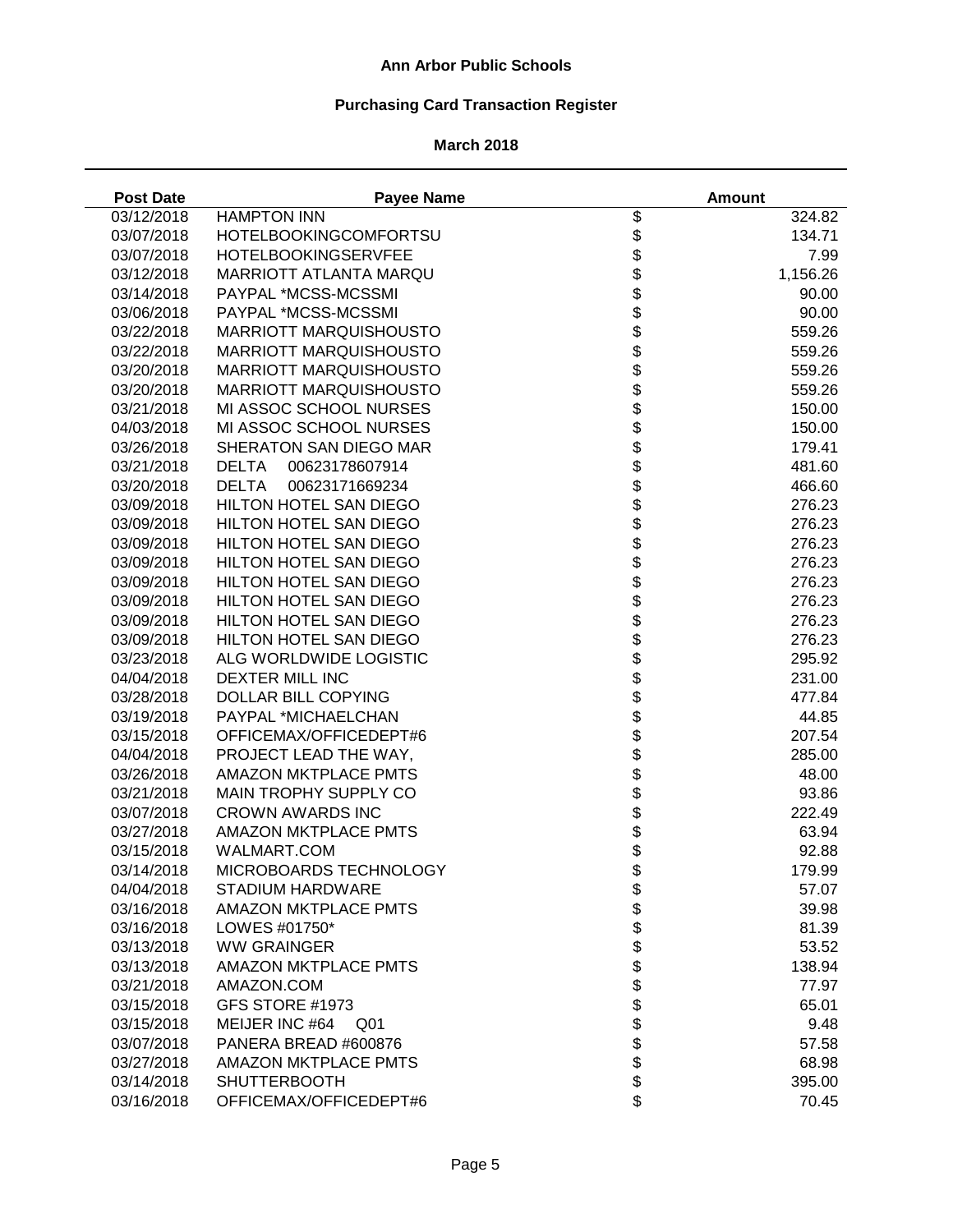# **Purchasing Card Transaction Register**

| <b>Post Date</b> | <b>Payee Name</b>              |                          | <b>Amount</b> |
|------------------|--------------------------------|--------------------------|---------------|
| 03/15/2018       | <b>AMAZON MKTPLACE PMTS</b>    | \$                       | 67.98         |
| 03/09/2018       | ADAMS BOOK CO                  | \$                       | 734.40        |
| 03/27/2018       | <b>AMAZON MKTPLACE PMTS</b>    | \$                       | 3.99          |
| 03/22/2018       | <b>AMAZON MKTPLACE PMTS</b>    |                          | 179.32        |
| 03/21/2018       | <b>AMAZON MKTPLACE PMTS</b>    | <b>888888888</b>         | 296.77        |
| 03/15/2018       | <b>AMAZON MKTPLACE PMTS</b>    |                          | 13.98         |
| 03/22/2018       | AMAZON.COM                     |                          | 381.84        |
| 03/23/2018       | <b>HERTZBERG NEW METHOD I</b>  |                          | 122.90        |
| 03/20/2018       | <b>CEC</b>                     |                          | 183.00        |
| 03/14/2018       | <b>NAFSA EVENTS</b>            |                          | 399.00        |
| 03/26/2018       | <b>MARRIOTT ANN ARBOR</b>      |                          | 1,593.60      |
| 03/26/2018       | <b>BUFFALO WILD WINGS 369</b>  |                          | 29.36         |
| 03/22/2018       | GFS STORE #1973                |                          | 32.47         |
| 03/07/2018       | JIMMY JOHNS - 90048 -          | \$                       | 75.00         |
| 03/16/2018       | PINMART, INC                   | \$                       | 282.71        |
| 03/14/2018       | <b>NAFSA WEB</b>               | \$                       | 479.00        |
| 03/29/2018       | <b>DELTA</b><br>00623191589226 | \$                       | 900.40        |
| 03/29/2018       | <b>DELTA</b><br>00623191589230 |                          | 900.40        |
| 03/30/2018       | NATIONAL SCHOOL BOARD          |                          | 2,205.00      |
| 03/30/2018       | <b>MASB</b>                    |                          | 360.00        |
| 03/06/2018       | PANERA BREAD #600874           |                          | 232.42        |
| 03/21/2018       | OFFICEMAX/DEPOT 6048           |                          | 163.42        |
| 03/21/2018       | OFFICEMAX/OFFICEDEPT#6         |                          | 190.77        |
| 03/19/2018       | PARTY CITY                     | <b>金まままままままままま</b>       | 23.92         |
| 03/16/2018       | AMAZON.COM                     |                          | 54.99         |
| 03/15/2018       | CANVA FOR WORK MONTHLY         |                          | 12.95         |
| 03/14/2018       | PIKTOCHARTCO*1B22CBU78         |                          | 29.00         |
| 03/13/2018       | OFFICEMAX/OFFICEDEPT#6         |                          | 28.99         |
| 04/02/2018       | 4IMPRINT                       |                          | 619.12        |
| 03/27/2018       | H AND H WHOLESALE LLC          |                          | 1,309.40      |
| 03/23/2018       | <b>DOLLAR BILL COPYING</b>     | \$                       | 66.69         |
| 03/16/2018       | DOLLAR BILL COPYING            | \$                       | 113.92        |
| 03/06/2018       | 4IMPRINT                       | \$                       | 207.53        |
| 04/04/2018       | OFFICEMAX/OFFICEDEPT#6         | \$                       | 9.84          |
| 03/22/2018       | AMAZON.COM                     | \$                       | 54.90         |
| 03/27/2018       | <b>EDUCATION WEEK</b>          |                          | 44.00         |
| 03/14/2018       | USPS PO 2562000160             |                          | 7.20          |
| 03/06/2018       | USPS PO 2502820113             |                          | 153.50        |
| 03/19/2018       | USPS PO 2502800106             |                          | 38.15         |
| 03/27/2018       | USPS PO 2502800106             |                          | 6.62          |
| 03/14/2018       | SAMSCLUB #6667                 |                          | 250.00        |
| 03/23/2018       | <b>SMILEMAKERS INC</b>         |                          | 44.98         |
| 03/13/2018       | PAYPAL *GOOGLEADDON            | \$\$\$\$\$\$\$\$\$\$\$\$ | 70.00         |
|                  | QUILL CORPORATION              |                          | 37.71         |
| 03/12/2018       | <b>AMAZON MKTPLACE PMTS</b>    |                          |               |
| 03/08/2018       |                                |                          | 69.90         |
| 03/08/2018       | <b>AMAZON MKTPLACE PMTS</b>    |                          | 316.00        |
| 04/02/2018       | <b>HEIGL ADHESIVE SALES I</b>  | \$                       | 129.80        |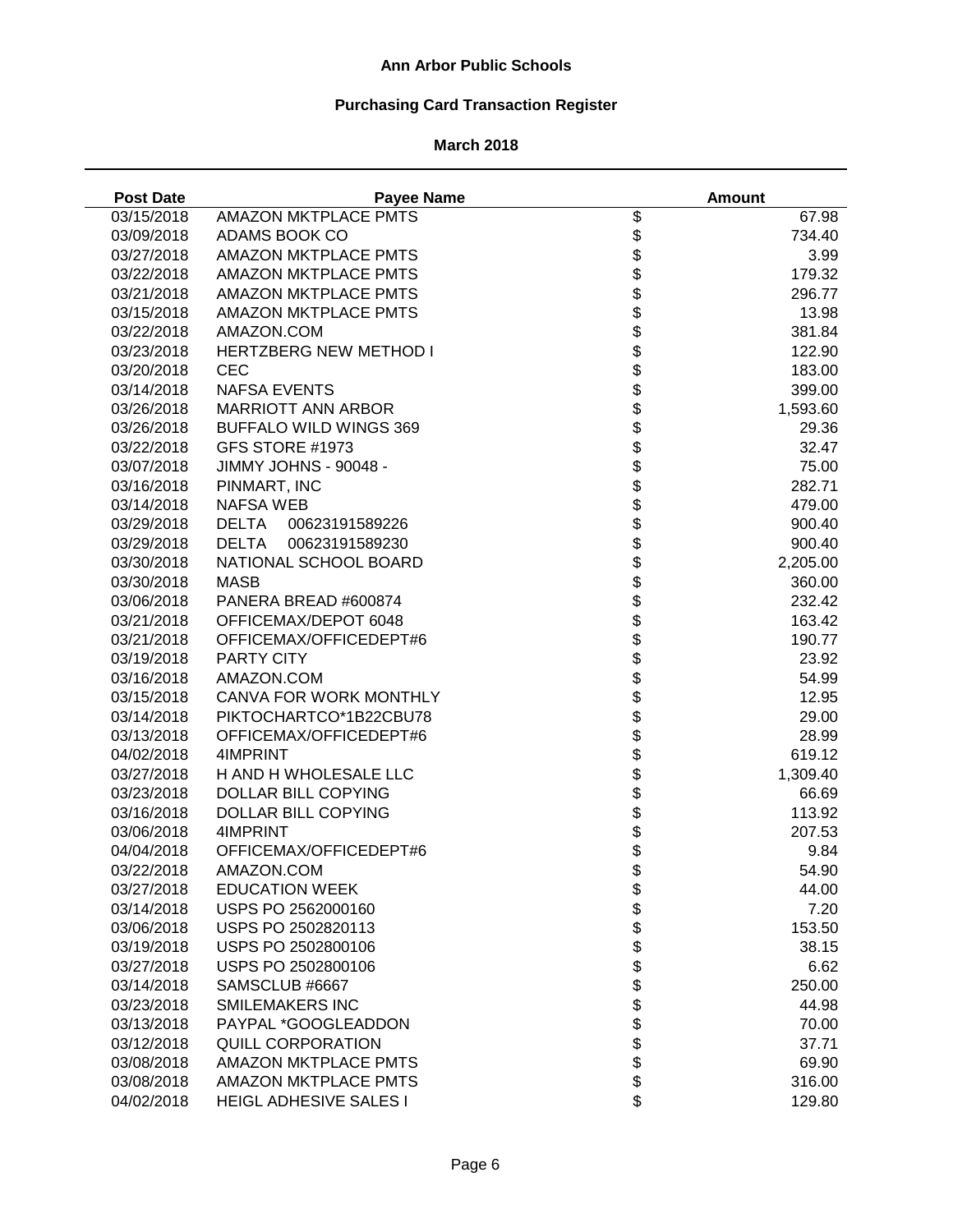# **Purchasing Card Transaction Register**

| <b>Post Date</b> | <b>Payee Name</b>                 |                          | <b>Amount</b> |
|------------------|-----------------------------------|--------------------------|---------------|
| 03/29/2018       | DOLLAR TREE ECOMM                 | $\overline{\mathcal{G}}$ | 408.00        |
| 03/21/2018       | VISTAPR*VISTAPRINT.COM            | \$                       | 64.11         |
| 03/19/2018       | AMAZON.COM                        | \$                       | 39.78         |
| 03/12/2018       | <b>AMAZON MKTPLACE PMTS</b>       | \$                       | 123.27        |
| 03/12/2018       | <b>AMAZON MKTPLACE PMTS</b>       | \$                       | 87.56         |
| 03/09/2018       | <b>AMAZON MKTPLACE PMTS</b>       |                          | 17.95         |
| 03/09/2018       | <b>AMAZON MKTPLACE PMTS</b>       |                          | 7.59          |
| 03/09/2018       | <b>AMAZON MKTPLACE PMTS</b>       |                          | 5.11          |
| 03/26/2018       | <b>BUSCH'S #1048</b>              | <b>8888888</b>           | 17.82         |
| 03/23/2018       | FEDEXOFFICE 00004655              |                          | 307.25        |
| 03/19/2018       | OFFICEMAX/OFFICEDEPT#6            |                          | 11.76         |
| 03/19/2018       | OFFICEMAX/OFFICEDEPT#6            |                          | 19.47         |
| 03/09/2018       | UNIV OF MICH CPMS                 |                          | 2.40          |
| 03/16/2018       | <b>GRADUATE ANN ARBOR</b>         | \$                       | 15.00         |
| 03/26/2018       | <b>COUNTRY INN &amp; SUITES L</b> | \$                       | 79.50         |
| 03/30/2018       | <b>MSBO</b>                       | \$                       | 320.00        |
| 03/21/2018       | <b>MSBO</b>                       | \$                       | 340.00        |
| 04/04/2018       | CDW GOVT #MGT4424                 | \$                       | 352.46        |
| 03/22/2018       | OFFICEMAX/OFFICEDEPT#6            | \$                       | 149.95        |
| 04/02/2018       | 00623192109400<br><b>DELTA</b>    |                          | 342.40        |
| 03/12/2018       | <b>ATT*BILL PAYMENT</b>           |                          | 191.02        |
| 03/23/2018       | ARC - MI MADISON HGTS             |                          | 8.97          |
| 03/21/2018       | RPS ANN ARBOR-METERQ02            |                          | 2.10          |
| 03/08/2018       | ARC - MI MADISON HGTS             |                          | 22.93         |
| 03/06/2018       | RPS ANN ARBOR-METERQ02            | <b>88888888888</b>       | 1.85          |
| 03/21/2018       | <b>MADISON ELECTRIC COMPA</b>     |                          | 105.77        |
| 03/09/2018       | <b>MADISON ELECTRIC COMPA</b>     |                          | 622.69        |
| 03/26/2018       | THERMALNETICS, INC.               |                          | 446.42        |
| 03/28/2018       | <b>CAPP USA</b>                   |                          | 198.00        |
| 03/19/2018       | NATIONAL ENERGY CONTRO            |                          | 252.49        |
| 03/08/2018       | TRANE SUPPLY-113416               |                          | 587.00        |
| 03/07/2018       | JOHNSTONE SUPPLY AA               | \$                       | 129.33        |
| 03/20/2018       | THERMALNETICS, INC.               | \$                       | 204.13        |
| 03/29/2018       | <b>MADISON ELECTRIC COMPA</b>     | \$                       | 36.13         |
| 03/27/2018       | <b>MADISON ELECTRIC COMPA</b>     | \$                       | 110.59        |
| 03/13/2018       | <b>COCHRANE SUPPLY AND EN</b>     | \$                       | 241.26        |
| 03/28/2018       | <b>CAPP USA</b>                   |                          | 137.90        |
| 03/28/2018       | <b>CAPP USA</b>                   |                          | 562.81        |
| 03/28/2018       | <b>CAPP USA</b>                   |                          | 246.00        |
| 03/28/2018       | <b>CAPP USA</b>                   |                          | 342.14        |
| 03/22/2018       | THERMALNETICS, INC.               |                          | 112.27        |
| 03/12/2018       | NATIONAL ENERGY CONTRO            |                          | 172.65        |
| 04/02/2018       | PAYPAL *YINETRSILVE               | <b>888888888</b>         | 342.00        |
| 03/27/2018       | <b>MADISON ELECTRIC COMPA</b>     |                          | 950.00        |
| 03/14/2018       | <b>WW GRAINGER</b>                |                          | 571.13        |
| 03/14/2018       | JOHNSTONE SUPPLY AA               |                          | 302.04        |
| 04/03/2018       | <b>WW GRAINGER</b>                | \$                       | 179.79        |
|                  |                                   |                          |               |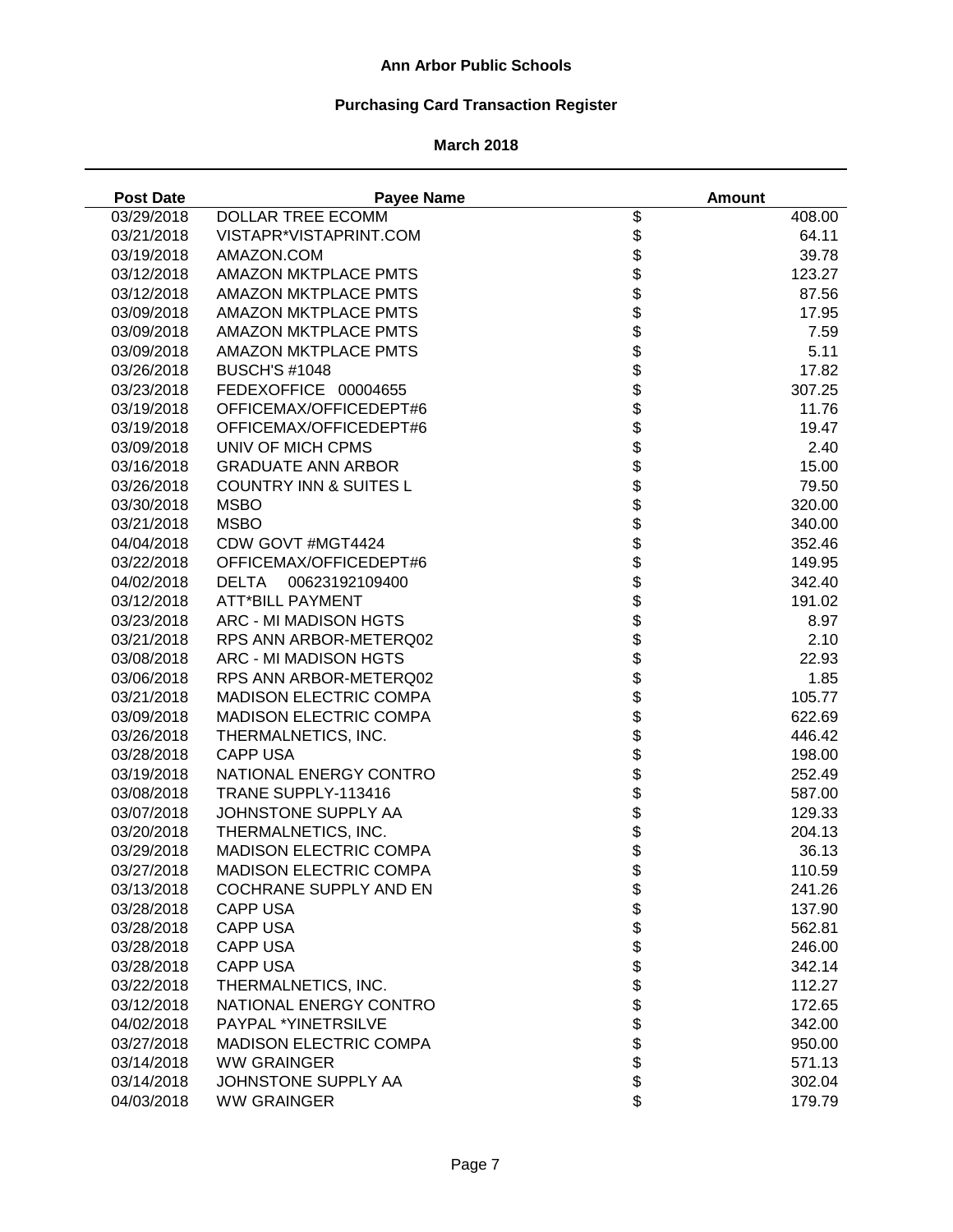# **Purchasing Card Transaction Register**

| <b>Post Date</b> | <b>Payee Name</b>                |                    | <b>Amount</b> |
|------------------|----------------------------------|--------------------|---------------|
| 03/29/2018       | <b>ROYAL TRUCK &amp; TRAILER</b> | \$                 | 502.76        |
| 03/23/2018       | <b>WW GRAINGER</b>               | \$                 | 27.06         |
| 03/22/2018       | 24 HOUR TIRE                     | \$                 | 215.00        |
| 04/03/2018       | <b>SS STORAGE - ANN ARBOR</b>    | \$                 | 147.00        |
| 03/15/2018       | FIVE STAR STORE IT LOH           | \$                 | 1,144.00      |
| 03/29/2018       | SHERWIN WILLIAMS 70118           |                    | 369.76        |
| 03/28/2018       | <b>STADIUM HARDWARE</b>          |                    | 202.08        |
| 03/23/2018       | SHERWIN WILLIAMS 70118           |                    | 256.53        |
| 03/26/2018       | LOWES #00734*                    | <b>8888888</b>     | 16.48         |
| 03/23/2018       | SHERWIN WILLIAMS 70118           |                    | 256.53        |
| 04/03/2018       | <b>ALRO STEEL CORP</b>           |                    | 145.27        |
| 04/03/2018       | <b>STADIUM HARDWARE</b>          |                    | 46.60         |
| 03/07/2018       | <b>WASHTENAW GLASS COMPAN</b>    |                    | 12.19         |
| 03/22/2018       | <b>WW GRAINGER</b>               |                    | 174.66        |
| 03/14/2018       | <b>ALRO STEEL CORP</b>           | \$                 | 41.74         |
| 03/09/2018       | <b>WW GRAINGER</b>               | \$                 | 510.87        |
| 03/13/2018       | <b>MADISON ELECTRIC COMPA</b>    | \$                 | 291.81        |
| 04/02/2018       | <b>WW GRAINGER</b>               | \$                 | 21.18         |
| 03/27/2018       | <b>WW GRAINGER</b>               |                    | 25.16         |
| 03/09/2018       | <b>WW GRAINGER</b>               |                    | 34.68         |
| 03/29/2018       | MADISON ELECTRIC COMPA           |                    | 318.35        |
|                  |                                  |                    |               |
| 03/23/2018       | <b>MADISON ELECTRIC COMPA</b>    |                    | 369.53        |
| 03/13/2018       | <b>WW GRAINGER</b>               |                    | 67.50         |
| 03/20/2018       | <b>WW GRAINGER</b>               | <b>金まままままままままま</b> | 33.58         |
| 03/14/2018       | <b>WW GRAINGER</b>               |                    | 31.58         |
| 04/02/2018       | <b>CAPP USA</b>                  |                    | 12.35         |
| 04/03/2018       | <b>WW GRAINGER</b>               |                    | 17.12         |
| 04/03/2018       | <b>WW GRAINGER</b>               |                    | 26.00         |
| 03/30/2018       | MADISON ELECTRIC COMPA           |                    | 79.49         |
| 03/30/2018       | <b>MADISON ELECTRIC COMPA</b>    |                    | 31.51         |
| 03/29/2018       | <b>WW GRAINGER</b>               |                    | 61.66         |
| 03/22/2018       | <b>MADISON ELECTRIC COMPA</b>    | \$                 | 100.47        |
| 03/15/2018       | THERMALNETICS, INC.              | \$                 | 337.69        |
| 03/06/2018       | <b>MADISON ELECTRIC COMPA</b>    | \$                 | 88.68         |
| 03/14/2018       | <b>WW GRAINGER</b>               | \$                 | 22.56         |
| 03/16/2018       | <b>WW GRAINGER</b>               | \$                 | 244.98        |
| 03/22/2018       | <b>MADISON ELECTRIC COMPA</b>    |                    | 365.74        |
| 03/19/2018       | OFFICEMAX/OFFICEDEPT#6           |                    | 187.99        |
| 03/29/2018       | <b>WW GRAINGER</b>               |                    | 49.46         |
| 03/29/2018       | <b>WW GRAINGER</b>               |                    | 106.16        |
| 03/23/2018       | OFFICEMAX/OFFICEDEPT#6           |                    | 11.04         |
| 03/23/2018       | MADISON ELECTRIC COMPA           | <b>88888888</b>    | 133.23        |
| 03/22/2018       | OFFICE DEPOT #1170               |                    | 10.19         |
| 03/22/2018       | <b>WW GRAINGER</b>               |                    | 311.76        |
| 03/21/2018       | <b>WW GRAINGER</b>               |                    | 99.76         |
| 03/20/2018       | OFFICE DEPOT #1170               |                    | 34.39         |
| 03/20/2018       | OFFICEMAX/OFFICEDEPT#6           | \$                 | 9.92          |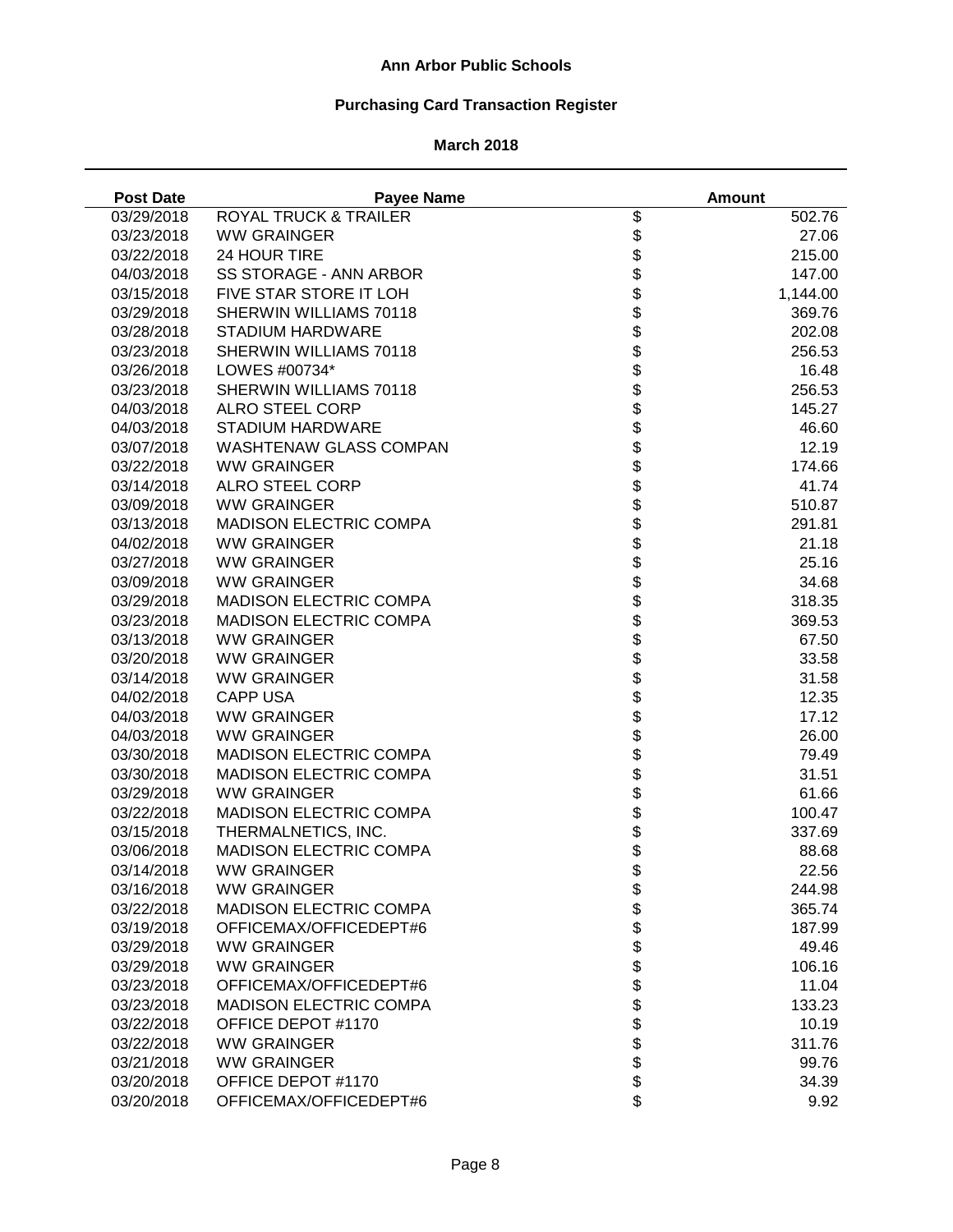# **Purchasing Card Transaction Register**

## **March 2018**

J,

| <b>Post Date</b> | <b>Payee Name</b>             |                           | <b>Amount</b> |
|------------------|-------------------------------|---------------------------|---------------|
| 03/20/2018       | <b>WW GRAINGER</b>            | \$                        | 385.81        |
| 03/14/2018       | <b>WW GRAINGER</b>            | \$                        | 13.84         |
| 03/13/2018       | <b>WW GRAINGER</b>            | \$                        | 126.20        |
| 03/12/2018       | <b>STADIUM HARDWARE</b>       | \$                        | 36.01         |
| 03/09/2018       | <b>WW GRAINGER</b>            | \$                        | 107.19        |
| 03/08/2018       | <b>WW GRAINGER</b>            |                           | (223.50)      |
| 03/09/2018       | BEHLER YOUNG COMPANY A        |                           | 2.72          |
| 03/07/2018       | <b>WW GRAINGER</b>            |                           | 115.54        |
| 03/21/2018       | <b>MADISON ELECTRIC COMPA</b> |                           | 222.59        |
| 03/14/2018       | <b>MADISON ELECTRIC COMPA</b> |                           | 674.66        |
| 03/28/2018       | <b>WW GRAINGER</b>            | <b>8888888</b>            | 32.98         |
| 03/23/2018       | THERMALNETICS, INC.           |                           | 404.56        |
| 03/16/2018       | <b>CURRENT ELECTRIC MOTOR</b> |                           | 1,251.00      |
| 03/21/2018       | <b>CAPP USA</b>               | \$                        | 422.89        |
| 03/15/2018       | FONTANESI AND KANN CO         | \$                        | 396.00        |
| 03/20/2018       | <b>ENTERPRISE RENT-A-CAR</b>  | \$                        | 303.80        |
| 03/20/2018       | <b>ENTERPRISE RENT-A-CAR</b>  | \$                        | 303.80        |
| 03/20/2018       | <b>ENTERPRISE RENT-A-CAR</b>  | \$                        | 53.76         |
| 03/20/2018       | <b>ENTERPRISE RENT-A-CAR</b>  |                           | 53.76         |
| 03/20/2018       | <b>ENTERPRISE RENT-A-CAR</b>  |                           | 53.76         |
| 03/08/2018       | <b>ENTERPRISE RENT-A-CAR</b>  |                           | 56.99         |
| 03/29/2018       | <b>JW MARRIOTT GRAND RAPI</b> |                           | (59.76)       |
| 03/28/2018       | <b>JW MARRIOTT GRAND RAPI</b> |                           | (43.68)       |
| 03/15/2018       | AMWAY GRAND PLAZA HOTE        | <b>\$\$\$\$\$\$\$\$\$</b> | (27.18)       |
| 03/12/2018       | <b>JW MARRIOTT GRAND RAPI</b> |                           | 1,145.40      |
| 03/12/2018       | <b>JW MARRIOTT GRAND RAPI</b> |                           | 837.20        |
| 03/13/2018       | FEDEX 771667535522            |                           | 27.17         |
| 04/04/2018       | <b>SMARTSIGN</b>              |                           | 1,560.00      |
| 03/29/2018       | APL*APPLE ONLINE STORE        | \$                        | 219.42        |
| 03/29/2018       | APL*APPLE ONLINE STORE        | \$                        | 37.05         |
| 03/21/2018       | <b>AMAZON MKTPLACE PMTS</b>   | \$                        | 125.41        |
| 03/20/2018       | <b>AMAZON MKTPLACE PMTS</b>   | \$                        | 279.14        |
| 03/08/2018       | <b>AMAZON MKTPLACE PMTS</b>   | \$                        | 37.00         |
| 03/28/2018       | OFFICEMAX/OFFICEDEPT#6        | \$                        | 337.32        |
| 03/28/2018       | OFFICEMAX/OFFICEDEPT#6        | \$                        | 19.99         |
| 03/28/2018       | OFFICEMAX/OFFICEDEPT#6        |                           | 39.96         |
| 03/09/2018       | OFFICEMAX/OFFICEDEPT#6        |                           | 176.48        |
| 04/04/2018       | <b>AMAZON WEB SERVICES</b>    |                           | 25.24         |
| 03/30/2018       | MICHIGAN PUPIL ACCOUNT        |                           | 325.00        |
| 03/30/2018       | MICHIGAN PUPIL ACCOUNT        |                           | 325.00        |
| 03/16/2018       | OFFICEMAX/DEPOT 6048          |                           | 3,808.00      |
| 03/21/2018       | <b>GRAND TRAV RESORT</b>      |                           | 487.60        |
| 03/20/2018       | <b>GRAND TRAV RESORT</b>      | <b>8888888888</b>         | 365.70        |
| 03/23/2018       | PAYPAL *CYSXSH                |                           | 32.98         |
| 03/15/2018       | <b>STADIUM TROPHY INC</b>     |                           | 149.50        |
| 03/27/2018       | <b>SUNBRIDGE INSTITUTE</b>    |                           | 825.00        |
| 03/26/2018       | PAYPAL *SEPLA                 | \$                        | 386.55        |
|                  |                               |                           |               |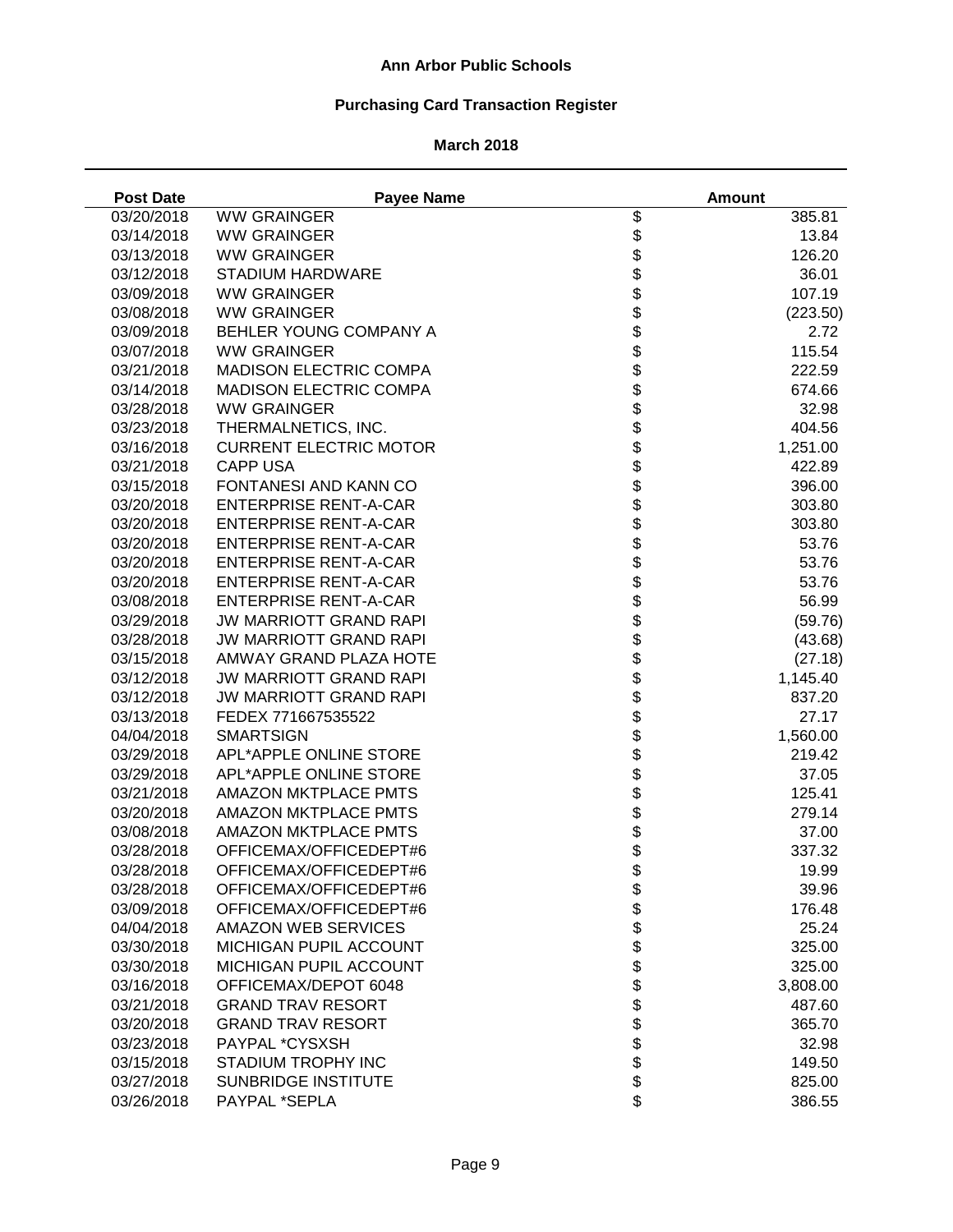# **Purchasing Card Transaction Register**

| <b>Post Date</b> | <b>Payee Name</b>                  |                                 | <b>Amount</b> |
|------------------|------------------------------------|---------------------------------|---------------|
| 03/26/2018       | PAYPAL *SEPLA                      | \$                              | 386.55        |
| 03/26/2018       | PANERA BREAD #600874               | \$                              | 181.41        |
| 03/16/2018       | DROPBOX*M2Z6G5YTHH11               | \$                              | 99.00         |
| 03/22/2018       | MAILCHIMP *MONTHLY                 | \$                              | 150.00        |
| 03/16/2018       | OFFICEMAX/DEPOT 6048               | \$                              | 129.49        |
| 03/16/2018       | OFFICEMAX/DEPOT 6048               |                                 | 466.79        |
| 03/23/2018       | <b>BUSCHS 1156</b>                 |                                 | 26.99         |
| 03/08/2018       | PIZZA HOUSE - ANN ARBO             |                                 | 65.88         |
| 03/21/2018       | PIZZA HOUSE - ANN ARBO             |                                 | 20.65         |
| 03/21/2018       | PIZZA HOUSE - ANN ARBO             |                                 | 20.65         |
| 03/21/2018       | PIZZA HOUSE - ANN ARBO             | <b>8888888</b>                  | 20.66         |
| 04/02/2018       | <b>BRUEGGERS CATERING #37</b>      |                                 | 76.24         |
| 03/16/2018       | KROGER #688                        |                                 | 14.97         |
| 04/04/2018       | STAPLS7195084109000001             | \$                              | 30.36         |
| 03/26/2018       | STAPLS7194541978000001             | \$                              | 37.45         |
| 03/15/2018       | STAPLS7193943659000001             | \$                              | 60.32         |
| 03/15/2018       | OFFICEMAX/OFFICEDEPT#6             | \$                              | 35.91         |
| 03/20/2018       | <b>STAPLES</b><br>00115642         | \$                              | 33.99         |
| 03/26/2018       | <b>PARTY CITY</b>                  | \$                              | 34.54         |
| 03/21/2018       | <b>PARTY CITY</b>                  |                                 | 48.86         |
| 03/09/2018       | <b>AMAZON MKTPLACE PMTS</b>        |                                 | 56.99         |
| 03/12/2018       | <b>STADIUM HARDWARE</b>            | \$\$                            | 52.45         |
| 03/09/2018       | RAWLINGS.COM                       |                                 | (10.78)       |
| 03/16/2018       | <b>USA FOOTBALL</b>                |                                 | 2,875.00      |
| 03/16/2018       | <b>USA FOOTBALL</b>                | <b>8888888</b>                  | 3,125.00      |
| 04/02/2018       | MEIJER INC #64<br>Q <sub>01</sub>  |                                 | 92.01         |
| 04/04/2018       | <b>DBC*BLICK ART MATERIAL</b>      |                                 | 118.05        |
| 04/04/2018       | DSS*ACHIEVMNTPRODUCTS              |                                 | 193.97        |
| 04/03/2018       | <b>DOLLARTREE</b>                  |                                 | 57.00         |
| 03/29/2018       | <b>VOGEL'S LOCK &amp; SAFE</b>     |                                 | 28.00         |
| 03/14/2018       | ACE BARNES HARDWARE                | \$                              | 13.18         |
| 04/03/2018       | MUSIC TOGETHER LLC                 | \$                              | 133.00        |
| 03/15/2018       | MUSIC TOGETHER LLC                 | \$                              | 2,050.00      |
| 03/21/2018       | <b>JACKSON SERVICE COMPAN</b>      | \$                              | 716.25        |
| 03/20/2018       | JACKSON SERVICE COMPAN             | \$                              | 988.00        |
| 03/20/2018       | <b>JACKSON SERVICE COMPAN</b>      |                                 | 237.50        |
| 03/20/2018       | <b>JACKSON SERVICE COMPAN</b>      |                                 | 1,215.50      |
| 03/20/2018       | <b>JACKSON SERVICE COMPAN</b>      |                                 | 320.00        |
| 03/15/2018       | <b>JACKSON SERVICE COMPAN</b>      |                                 | 697.50        |
| 03/15/2018       | <b>JACKSON SERVICE COMPAN</b>      |                                 | 654.00        |
| 03/29/2018       | WASHTENAWCHILDREN.ORG              |                                 | 30.00         |
| 03/14/2018       | <b>CRAIGSLIST.ORG</b>              |                                 | 15.00         |
| 03/15/2018       | <b>LESLIE SCIENCE AND NAT</b>      | <b>\$\$\$\$\$\$\$\$\$\$\$\$</b> | 180.00        |
| 03/26/2018       | MEIJER INC #173<br>Q <sub>01</sub> |                                 | 5.49          |
| 03/16/2018       | MEIJER INC #027<br>Q <sub>01</sub> |                                 | 654.66        |
| 03/16/2018       | MEIJER INC #64<br>Q <sub>01</sub>  |                                 | 731.54        |
| 03/16/2018       | MEIJER INC #64<br>Q <sub>01</sub>  | \$                              | 459.07        |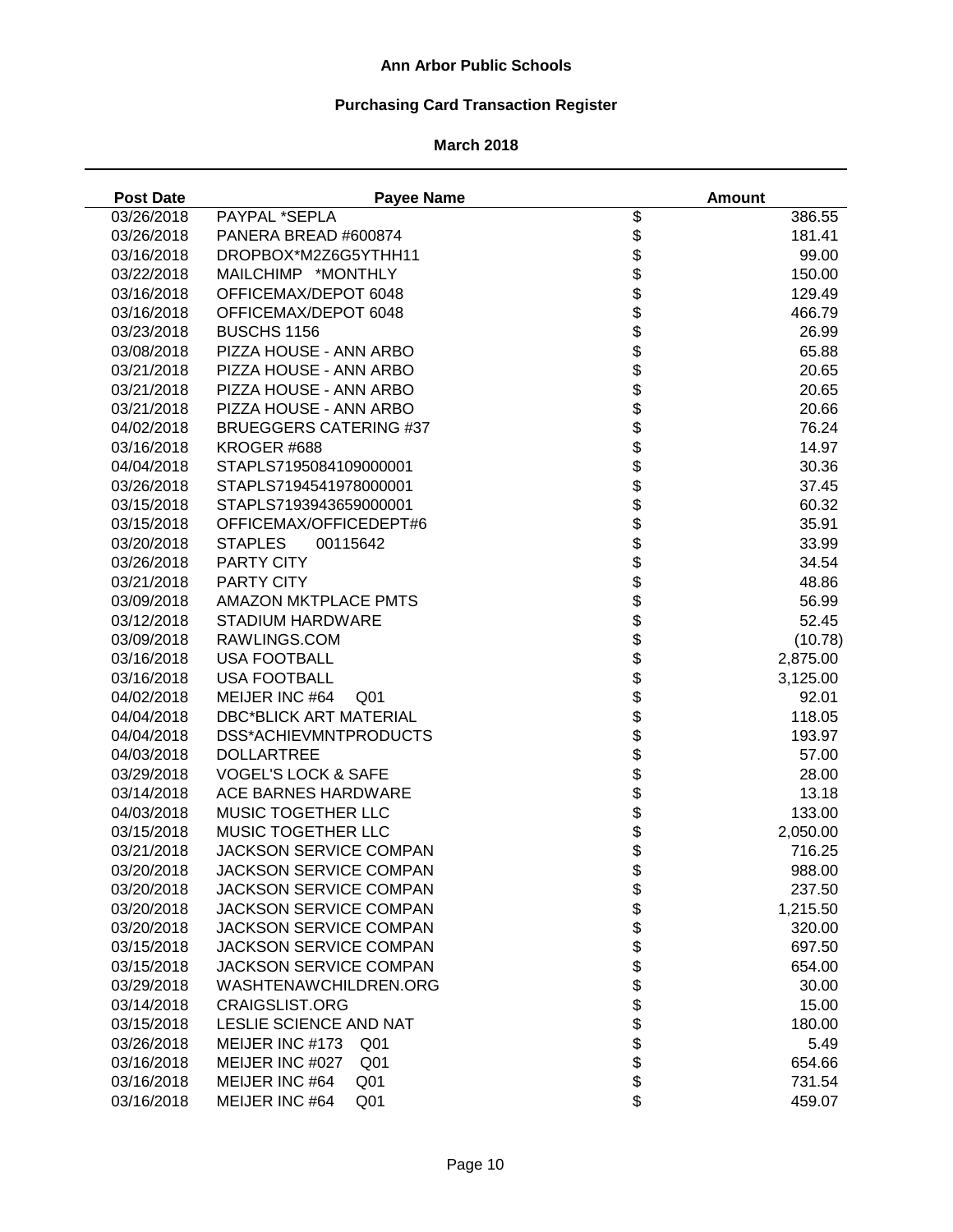# **Purchasing Card Transaction Register**

| <b>Post Date</b>         | <b>Payee Name</b>                  |                 | <b>Amount</b>    |
|--------------------------|------------------------------------|-----------------|------------------|
| 03/12/2018               | MEIJER INC #64<br>Q <sub>01</sub>  | \$              | 72.33            |
| 03/19/2018               | OFFICEMAX/OFFICEDEPT#6             | \$              | 95.91            |
| 03/13/2018               | OFFICE DEPOT #5910                 |                 | 9.99             |
| 03/13/2018               | OFFICEMAX/OFFICEDEPT#6             | <b>88888888</b> | 364.75           |
| 04/02/2018               | DSS*ACHIEVMNTPRODUCTS              |                 | 57.57            |
| 03/26/2018               | <b>S&amp;S WORLDWIDE-ONLINE</b>    |                 | 23.03            |
| 03/26/2018               | OTC BRANDS, INC.                   |                 | 91.92            |
| 03/26/2018               | OTC BRANDS, INC.                   |                 | 379.85           |
| 03/26/2018               | <b>S&amp;S WORLDWIDE-ONLINE</b>    |                 | 65.88            |
| 03/26/2018               | <b>S&amp;S WORLDWIDE-ONLINE</b>    |                 | 170.82           |
| 03/23/2018               | DISCOUNT SCHOOL SUPPLY             |                 | 89.61            |
| 03/19/2018               | MEIJER INC #64<br>Q <sub>01</sub>  |                 | 89.94            |
| 03/16/2018               | MEIJER INC #027<br>Q <sub>01</sub> | \$              | 233.74           |
| 03/16/2018               | MEIJER INC #027<br>Q <sub>01</sub> | \$              | 14.97            |
| 03/16/2018               | MEIJER INC #64<br>Q <sub>01</sub>  | \$              | 312.71           |
| 03/16/2018               | MEIJER INC #64<br>Q <sub>01</sub>  |                 | 370.99           |
| 03/14/2018               | OTC BRANDS, INC.                   |                 | 169.30           |
| 03/08/2018               | MEIJER INC #64<br>Q01              |                 | (10.50)          |
| 03/26/2018               | STATE OF MICHIGAN OCAL             |                 | 150.00           |
| 03/26/2018               | STATE OF MICHIGAN OCAL             |                 | 125.00           |
| 03/26/2018               | STATE OF MICHIGAN OCAL             |                 | 125.00           |
| 03/26/2018               | STATE OF MICHIGAN OCAL             |                 | 125.00           |
| 03/26/2018               | STATE OF MICHIGAN OCAL             |                 | 125.00           |
| 03/26/2018               | STATE OF MICHIGAN OCAL             |                 | 150.00           |
| 03/26/2018               | STATE OF MICHIGAN OCAL             |                 | 125.00           |
| 03/26/2018               | STATE OF MICHIGAN OCAL             |                 | 125.00           |
| 03/26/2018               | STATE OF MICHIGAN OCAL             |                 | 125.00           |
| 03/26/2018               | STATE OF MICHIGAN OCAL             |                 | 125.00           |
| 03/23/2018               | STATE OF MICHIGAN OCAL             |                 | 125.00           |
| 03/23/2018               | STATE OF MICHIGAN OCAL             | \$              | 125.00           |
| 03/23/2018               | STATE OF MICHIGAN OCAL             | \$              | 125.00           |
| 03/23/2018               | STATE OF MICHIGAN OCAL             | \$              | 125.00           |
| 03/23/2018               | STATE OF MICHIGAN OCAL             | \$              | 125.00           |
| 03/23/2018               | STATE OF MICHIGAN OCAL             | \$              | 125.00           |
| 03/22/2018               | STATE OF MICHIGAN OCAL             | \$              |                  |
|                          | STATE OF MICHIGAN OCAL             |                 | 100.00           |
| 03/22/2018<br>03/08/2018 | AMAZON.COM                         | \$              | 125.00<br>727.56 |
|                          | <b>VINYL ENVELOPE</b>              |                 |                  |
| 03/29/2018               | <b>EMU SC EVENT PLANNING</b>       |                 | 753.42           |
| 03/14/2018               |                                    |                 | 1,500.00         |
| 04/03/2018               | <b>RAVE 1097</b>                   |                 | 225.00           |
| 03/20/2018               | ARBOR SPRINGS WATER CO             |                 | 45.50            |
| 03/12/2018               | ARBOR SPRINGS WATER CO             | <b>88888888</b> | 45.50            |
| 03/19/2018               | AMWAY GRAND PLAZA HOTE             |                 | 4,867.00         |
| 04/04/2018               | DOLLAR BILL COPYING                |                 | 536.18           |
| 04/04/2018               | <b>KOLOSSOS PRINTING</b>           |                 | (13.53)          |
| 04/03/2018               | <b>BUSCH'S #1035</b>               | \$              | 13.08            |
| 03/23/2018               | <b>BUSCH'S #1035</b>               | \$              | 82.64            |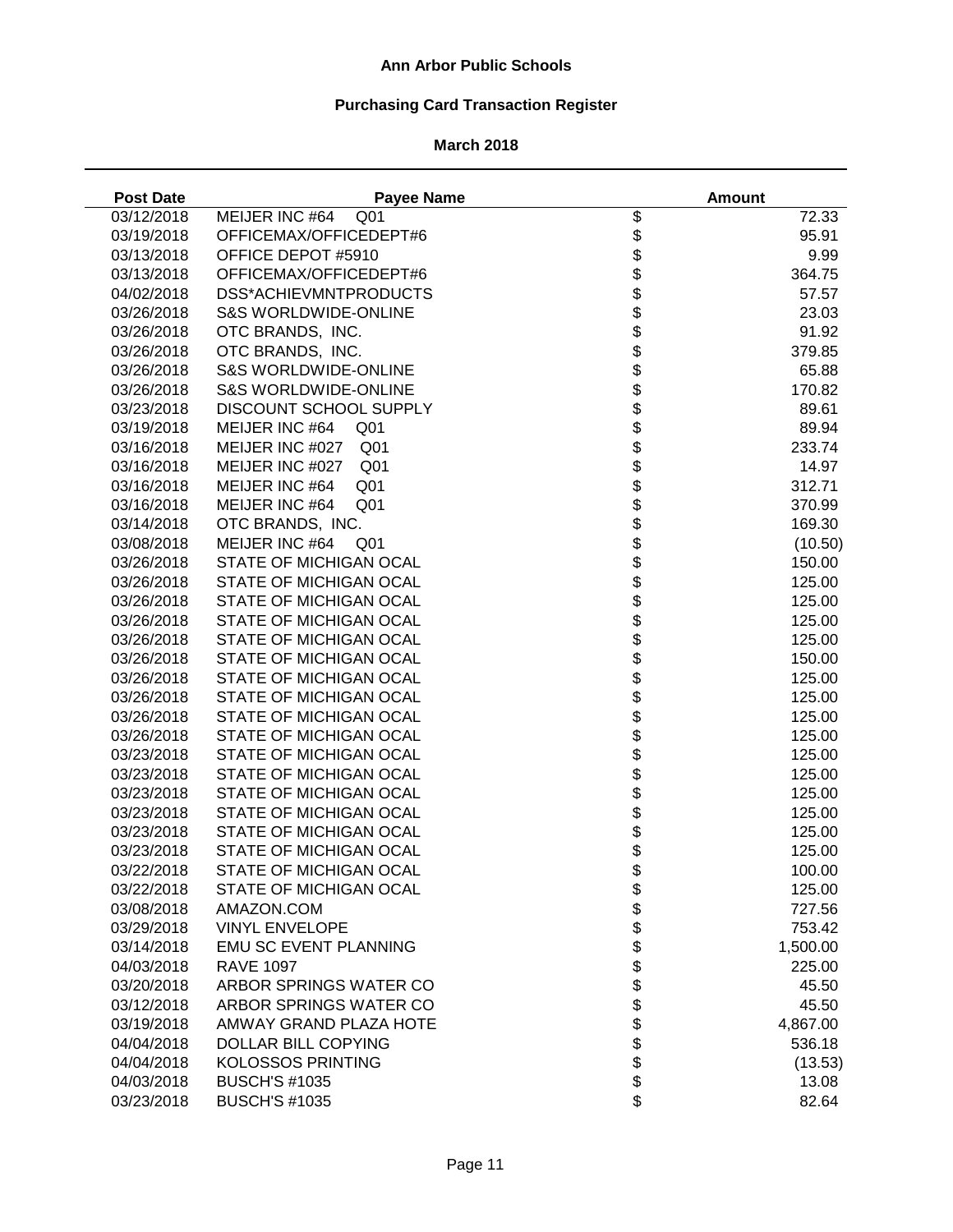# **Purchasing Card Transaction Register**

| <b>Post Date</b> | <b>Payee Name</b>                  |                  | <b>Amount</b> |
|------------------|------------------------------------|------------------|---------------|
| 03/19/2018       | KROGER #688                        | \$               | 11.33         |
| 03/13/2018       | <b>BUSCH'S #1035</b>               | \$               | 18.89         |
| 03/12/2018       | <b>BUSCH'S #1035</b>               | \$               | 2.61          |
| 03/13/2018       | AMAZON.COM                         | \$               | 64.56         |
| 03/12/2018       | <b>AMAZON MKTPLACE PMTS</b>        | \$               | 10.89         |
| 03/12/2018       | <b>AMAZON MKTPLACE PMTS</b>        |                  | 43.60         |
| 03/22/2018       | AHMOS - DEXTER INC                 |                  | 46.72         |
| 03/13/2018       | LITTLE CAESARS 0007 00             |                  | 34.99         |
| 03/12/2018       | AHMOS - DEXTER INC                 | <b>88888888</b>  | 79.55         |
| 03/16/2018       | SQU*SQ *ROOSROAST COFF             |                  | 60.93         |
| 03/20/2018       | KROGER #688                        |                  | 11.98         |
| 03/14/2018       | PANDA HOUSE                        |                  | 144.82        |
| 03/12/2018       | MEIJER INC #173<br>Q <sub>01</sub> |                  | 2.64          |
| 03/15/2018       | GFS STORE #1973                    |                  | 112.06        |
| 03/14/2018       | <b>TOARMINAS PIZZA &amp; BURR</b>  | \$               | 79.97         |
| 03/12/2018       | <b>STARS CAFE</b>                  | \$               | 26.06         |
| 03/09/2018       | <b>HUNGRY HOWIES 577</b>           | \$               | 34.46         |
| 03/12/2018       | SQU*SQ *SWEETWATERS KE             | \$               | 38.00         |
| 03/12/2018       | PANERA BREAD #600876               | \$               | 18.38         |
| 03/21/2018       | ARBOR SPRINGS WATER CO             |                  | 26.00         |
| 03/08/2018       | SAMSCLUB #6667                     | \$               | 19.78         |
| 04/04/2018       | SAMSCLUB #6667                     |                  | 553.01        |
| 03/21/2018       | <b>CUSTOMINK LLC</b>               |                  | 63.55         |
| 03/08/2018       | MEIJER INC #64<br>Q <sub>01</sub>  |                  | 15.71         |
| 03/07/2018       | QDOBA 2433                         | <b>88888888</b>  | 400.50        |
| 03/14/2018       | SAMSCLUB #6667                     |                  | 35.20         |
| 03/26/2018       | KROGER #689                        |                  | 91.20         |
| 03/26/2018       | SAMS CLUB #6667                    |                  | 39.98         |
| 03/22/2018       | GFS STORE #0868                    |                  | 13.15         |
| 03/07/2018       | MEIJER INC #027 Q01                |                  | 49.92         |
| 03/14/2018       | ARBOR SPRINGS WATER CO             | \$               | 58.50         |
| 03/27/2018       | DOLLAR BILL COPYING                | \$               | 384.00        |
| 03/23/2018       | DOLLAR BILL COPYING                | \$               | 75.14         |
| 03/21/2018       | AMAZON.COM                         | \$               | 65.94         |
| 03/21/2018       | OFFICEMAX/OFFICEDEPT#6             | \$               | 6.29          |
| 03/21/2018       | OFFICEMAX/OFFICEDEPT#6             | \$               | 512.58        |
| 03/20/2018       | <b>AMAZON MKTPLACE PMTS</b>        |                  | 8.08          |
| 03/19/2018       | AMAZON.COM                         |                  | 24.80         |
| 03/19/2018       | <b>AMAZON MKTPLACE PMTS</b>        |                  | 7.00          |
| 03/14/2018       | <b>TEACHER'S STORE LIVONI</b>      |                  | 55.85         |
| 04/04/2018       | AMAZON.COM                         |                  | 47.12         |
| 03/26/2018       | <b>DEMCO INC</b>                   |                  | 31.07         |
| 03/23/2018       | OFFICEMAX/OFFICEDEPT#6             | <b>888888888</b> | 23.98         |
| 03/23/2018       | OFFICEMAX/OFFICEDEPT#6             |                  | 177.39        |
| 03/08/2018       | AMAZON MKTPLACE PMTS               |                  | 130.52        |
| 03/27/2018       | <b>AMAZON MKTPLACE PMTS</b>        |                  | 51.45         |
| 03/26/2018       | <b>AMAZON MKTPLACE PMTS</b>        | \$               | 23.40         |
|                  |                                    |                  |               |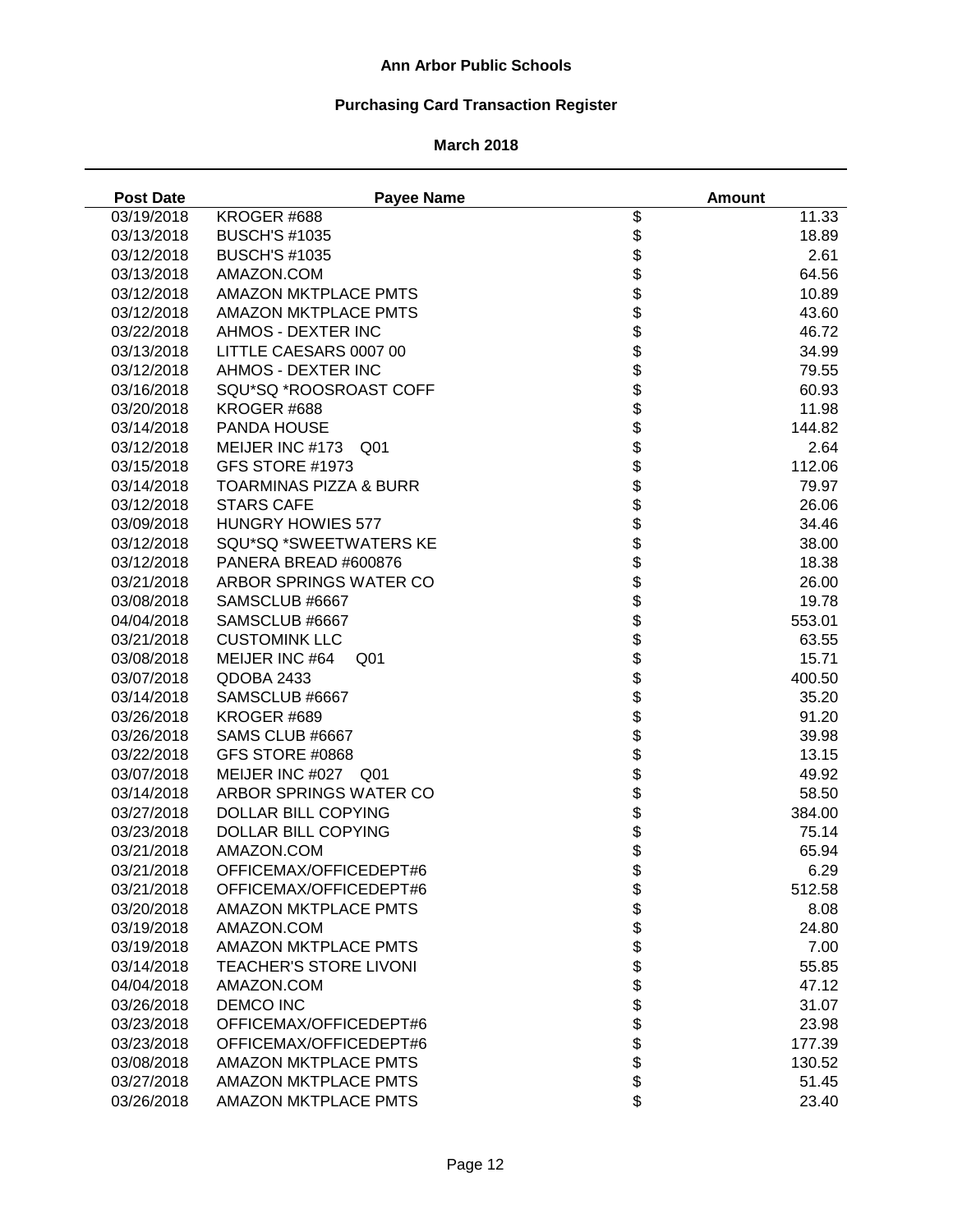# **Purchasing Card Transaction Register**

| <b>Post Date</b> | <b>Payee Name</b>           |                          | <b>Amount</b> |
|------------------|-----------------------------|--------------------------|---------------|
| 03/12/2018       | AMAZON.COM                  |                          | 20.33         |
| 03/19/2018       | INT*IN *BE OUR GUEST E      |                          | 181.21        |
| 03/20/2018       | <b>AMAZON MKTPLACE PMTS</b> |                          | 56.26         |
| 03/20/2018       | <b>KOSS CORPORATION</b>     |                          | 84.78         |
| 04/03/2018       | WWW.TICKETPRINTING.COM      |                          | 105.53        |
| 03/26/2018       | OTC BRANDS, INC.            |                          | 11.98         |
| 03/07/2018       | <b>FIRST BOOK</b>           |                          | 65.81         |
| 03/27/2018       |                             |                          | (146.32)      |
| 03/19/2018       | PHOENIX EXTEND-A-SUITE      |                          | 399.93        |
| 03/19/2018       | SQU*SQ *ANGELES PLACE       |                          | 146.32        |
| 03/09/2018       | BESTBUYCOM805534188402      |                          | 111.29        |
| 03/07/2018       | DOUBLE GOOD POPCORN         |                          | 93.45         |
| 03/26/2018       | COTTAGE INN PIZZA - AN      |                          | 68.95         |
| 03/26/2018       | COTTAGE INN PIZZA - AN      |                          | 44.97         |
| 03/23/2018       | MEIJER INC #173 Q01         |                          | 22.49         |
| 04/02/2018       | SHOPKEEP.COM INC.           |                          | 108.00        |
| 03/09/2018       | USPS PO 2562000160          |                          | 25.61         |
| 03/26/2018       | AEO STUDIOS, INC.           |                          | 160.50        |
| 03/23/2018       | <b>TARGET</b><br>00009225   |                          | 6.70          |
| 03/12/2018       | <b>TARGET</b><br>00009225   |                          | 13.40         |
| 03/15/2018       | <b>ROVIN CERAMICS</b>       |                          | 26.00         |
| 03/08/2018       | AMAZON MKTPLACE PMTS        |                          | 38.28         |
| 03/07/2018       | <b>AMAZON MKTPLACE PMTS</b> |                          | 249.14        |
| 04/03/2018       | RECYCLE AWAY, LLC           |                          | 314.16        |
| 03/28/2018       | WWW.TICKETPRINTING.COM      |                          | 119.04        |
| 03/26/2018       | SQU*SQ *CHRIS CAKES OF      |                          | 1,342.60      |
| 03/09/2018       | KROGER #605                 |                          | 8.37          |
| 03/14/2018       | ANN ARBOR TRANSPORTATI      |                          | 150.00        |
| 03/14/2018       | MOES 259 ONLINE             |                          | 215.75        |
| 04/03/2018       | <b>AMAZON MKTPLACE PMTS</b> |                          | 50.99         |
| 03/27/2018       | <b>AMAZON MKTPLACE PMTS</b> |                          | 12.99         |
| 03/15/2018       | <b>DUNNING SUBARU</b>       |                          | 132.07        |
| 04/03/2018       | KROGER #576                 |                          | 3.90          |
| 03/16/2018       | <b>AMAZON MKTPLACE PMTS</b> |                          | 41.99         |
| 03/16/2018       | SAMSCLUB.COM                |                          | 109.82        |
| 03/15/2018       | <b>AMAZON MKTPLACE PMTS</b> |                          | 141.94        |
| 03/12/2018       | <b>AMAZON MKTPLACE PMTS</b> |                          | 104.00        |
| 03/26/2018       | <b>AMAZON MKTPLACE PMTS</b> |                          | 34.46         |
| 03/23/2018       | <b>AMAZON MKTPLACE PMTS</b> |                          | 139.96        |
| 03/21/2018       | <b>AMAZON MKTPLACE PMTS</b> |                          | 126.46        |
| 03/20/2018       | <b>ADAFRUIT INDUSTRIES</b>  |                          | 65.31         |
| 03/20/2018       | <b>AMAZON MKTPLACE PMTS</b> |                          | 29.49         |
| 03/19/2018       | HOBBYKING.COM               | \$\$\$\$\$\$\$\$\$\$\$\$ | 148.89        |
| 03/19/2018       | <b>MROBOTICS</b>            |                          | 249.90        |
| 03/19/2018       | <b>AMAZON MKTPLACE PMTS</b> |                          | 11.99         |
| 03/19/2018       | <b>MARRIOTT ANN ARBOR</b>   |                          | 620.40        |
| 03/30/2018       | <b>EDUCATION WEEK</b>       | \$                       | 79.00         |
|                  |                             |                          |               |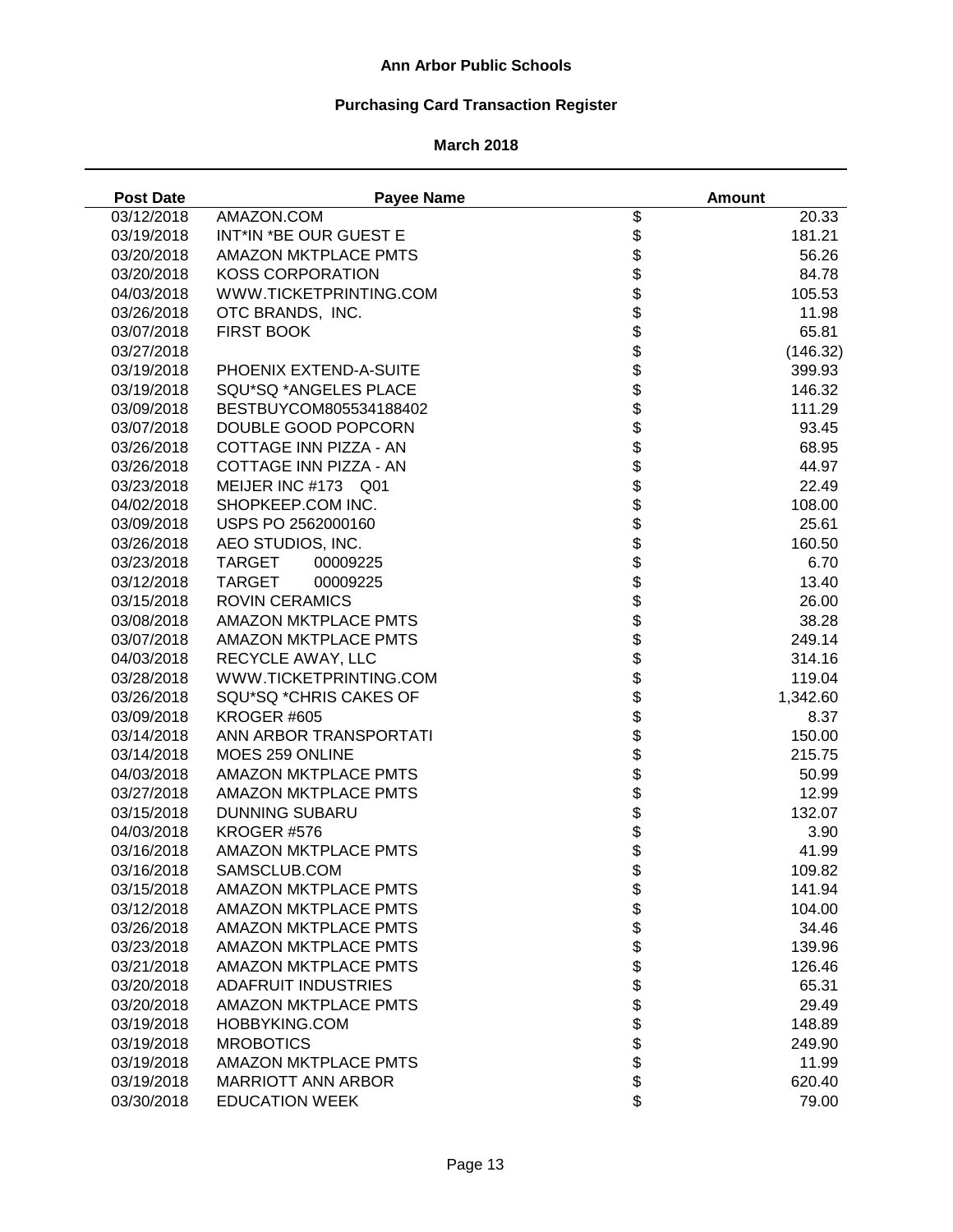# **Purchasing Card Transaction Register**

## **March 2018**

J,

| <b>Post Date</b> | <b>Payee Name</b>                  |                    | <b>Amount</b> |
|------------------|------------------------------------|--------------------|---------------|
| 03/07/2018       | <b>GALLUP INC</b>                  | \$                 | 19.99         |
| 04/03/2018       | MAILCHIMP *MONTHLY                 | \$                 | 20.00         |
| 03/22/2018       | <b>AMAZON MKTPLACE PMTS</b>        |                    | (2.98)        |
| 03/22/2018       | <b>AMAZON MKTPLACE PMTS</b>        | <b>88888888</b>    | (4.47)        |
| 03/21/2018       | SCHOOLLABELS.COM                   |                    | 279.99        |
| 03/19/2018       | <b>AMAZON MKTPLACE PMTS</b>        |                    | 29.58         |
| 03/12/2018       | <b>AMAZON MKTPLACE PMTS</b>        |                    | (35.98)       |
| 03/08/2018       | <b>AMAZON MKTPLACE PMTS</b>        |                    | 24.48         |
| 03/08/2018       | <b>AMAZON MKTPLACE PMTS</b>        |                    | 8.19          |
| 03/29/2018       | OFFICEMAX/OFFICEDEPT#6             |                    | 5.60          |
| 03/19/2018       | AMAZON.COM                         |                    | 17.05         |
| 03/16/2018       | OFFICEMAX/OFFICEDEPT#6             |                    | 33.67         |
| 03/15/2018       | OFFICEMAX/OFFICEDEPT#6             | \$                 | 65.53         |
| 03/09/2018       | OFFICEMAX/DEPOT 6401               | \$                 | 27.44         |
| 03/07/2018       | <b>AMAZON MKTPLACE PMTS</b>        | \$                 | 21.54         |
| 03/07/2018       | <b>GBC*ECOMMERCE</b>               | \$                 | 145.20        |
| 03/06/2018       | WAL-MART #5048                     | \$                 | 7.24          |
| 03/14/2018       | <b>GORILLA OFFICE SUP</b>          |                    | (21.42)       |
| 03/13/2018       | <b>GORILLA OFFICE SUP</b>          |                    | 378.42        |
| 03/26/2018       | AMAZON.COM                         |                    | 64.99         |
| 03/22/2018       | AMAZON.COM                         |                    | 110.00        |
| 03/22/2018       | AMAZON.COM                         |                    | (21.78)       |
| 03/16/2018       | AMAZON MKTPLACE PMTS               |                    | 35.88         |
| 03/19/2018       | <b>DEMCO INC</b>                   | <b>88888888888</b> | 75.48         |
| 03/13/2018       | MEIJER INC #173 Q01                |                    | 99.93         |
| 03/08/2018       | ABC*ECAMPUS.COM                    |                    | 38.85         |
| 03/21/2018       | <b>AMAZON MKTPLACE PMTS</b>        |                    | 8.16          |
|                  | <b>AMAZON MKTPLACE PMTS</b>        |                    |               |
| 03/15/2018       |                                    |                    | 49.38         |
| 03/14/2018       | MEIJER INC #173<br>Q <sub>01</sub> |                    | (8.90)        |
| 03/14/2018       | MEIJER INC #173<br>Q <sub>01</sub> | \$                 | 8.37          |
| 03/21/2018       | MEIJER INC #173<br>Q <sub>01</sub> | \$                 | 15.00         |
| 03/20/2018       | <b>AMAZON MKTPLACE PMTS</b>        | \$                 | 126.39        |
| 03/19/2018       | <b>AMAZON MKTPLACE PMTS</b>        | \$                 | 16.99         |
| 03/16/2018       | OFFICEMAX/OFFICEDEPT#6             | \$<br>\$           | 10.78         |
| 03/15/2018       | WAL-MART #1824                     |                    | 91.05         |
| 03/20/2018       | AMAZON.COM                         |                    | 58.87         |
| 03/13/2018       | <b>USPS.COM POSTAL STORE</b>       |                    | 418.20        |
| 03/20/2018       | <b>MAGNATAGVISIBLESYSTEMS</b>      |                    | 52.80         |
| 03/12/2018       | WALMART.COM                        |                    | (5.88)        |
| 03/09/2018       | DATA MANAGEMENT INC.               |                    | 495.36        |
| 03/08/2018       | OFFICEMAX/OFFICEDEPT#6             |                    | 19.99         |
| 03/08/2018       | <b>MAGNATAGVISIBLESYSTEMS</b>      | <b>88888888888</b> | 72.30         |
| 03/14/2018       | BB *MUSEUM AFRCN AM HI             |                    | 258.00        |
| 04/04/2018       | <b>DOLLAR BILL COPYING</b>         |                    | 154.48        |
| 03/15/2018       | OFFICEMAX/OFFICEDEPT#6             |                    | 84.06         |
| 03/15/2018       | OFFICEMAX/OFFICEDEPT#6             |                    | 6.49          |
| 04/03/2018       | <b>AIRLINES PARKING</b>            | \$                 | 41.00         |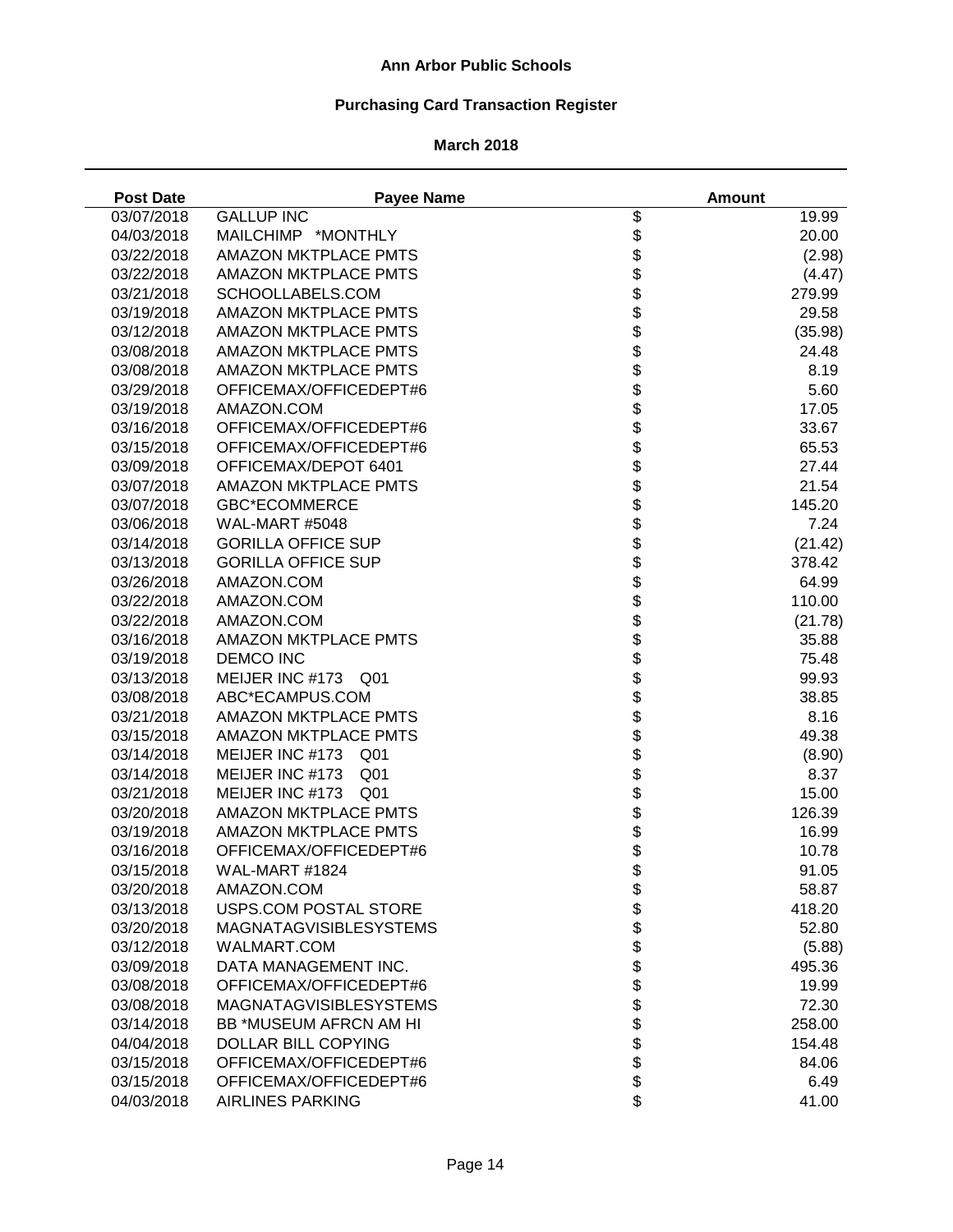# **Purchasing Card Transaction Register**

| <b>Post Date</b> | <b>Payee Name</b>              |                          | <b>Amount</b> |
|------------------|--------------------------------|--------------------------|---------------|
| 03/26/2018       | CROWNE PLAZA LANSING W         | \$                       | 269.24        |
| 03/26/2018       | <b>CROWNE PLAZA LANSING W</b>  | \$                       | 269.24        |
| 03/19/2018       | 0061506492888<br><b>DELTA</b>  | \$                       | 9.00          |
| 03/19/2018       | <b>DELTA</b><br>00623176685762 |                          | 342.55        |
| 03/19/2018       | SPIRIT AI 48701720411150       | <b>88888888</b>          | 346.52        |
| 03/19/2018       | SPIRIT AI 48701720495900       |                          | 153.29        |
| 03/19/2018       | JETBLUE 27921966283360         |                          | 124.29        |
| 04/02/2018       | USPS PO 2502800106             |                          | 10.30         |
| 03/23/2018       | USPS PO 2502800106             |                          | 6.70          |
| 03/12/2018       | USPS KIOSK 2502809550          |                          | 13.40         |
| 03/22/2018       | ARC - MI MADISON HGTS          |                          | 300.00        |
| 03/21/2018       | ARC - MI MADISON HGTS          |                          | 2,184.60      |
| 03/09/2018       | ARC - MI MADISON HGTS          |                          | 75.00         |
| 03/06/2018       | ARC - MI MADISON HGTS          | \$                       | 75.00         |
| 03/26/2018       | <b>BORDEAUX</b>                | \$                       | 13.61         |
| 03/22/2018       | OFFICEMAX/OFFICEDEPT#6         | \$                       | 317.04        |
| 03/15/2018       | APL* ITUNES.COM/BILL           |                          | 34.97         |
| 03/09/2018       | THOMSON WEST*TCD               |                          | 288.86        |
| 03/08/2018       | ADOBE SYSTEMS, INC.            |                          | 15.89         |
| 03/30/2018       | ANDERSON PAINT COMPANY         |                          | 280.82        |
| 03/19/2018       | REI #124 ANN ARBOR             |                          | 617.95        |
| 03/06/2018       | PAYPAL *MICHIAAA               |                          | 180.00        |
| 03/22/2018       | ARC - MI MADISON HGTS          |                          | 605.03        |
| 03/13/2018       | OFFICEMAX/OFFICEDEPT#6         |                          | 259.10        |
| 03/12/2018       | OFFICEMAX/OFFICEDEPT#6         |                          | 32.90         |
| 03/06/2018       | <b>AMAZON MKTPLACE PMTS</b>    | <b>金ままままままままままま</b>      | 320.24        |
| 03/21/2018       | <b>GRAND TRAV RESORT</b>       |                          | 612.99        |
| 03/21/2018       | AMAZON.COM                     |                          |               |
|                  | <b>KEURIG GREEN MOUNTAIN</b>   |                          | 98.00         |
| 04/04/2018       |                                |                          | 75.85         |
| 03/12/2018       | MARCOS PIZZA 1052              |                          | 31.18         |
| 03/09/2018       | <b>WASHTENAW DAIRY</b>         | \$                       | 32.00         |
| 03/21/2018       | MEIJER INC #173 Q01            | \$                       | 63.76         |
| 03/07/2018       | COTTAGE INN PIZZA - AN         | \$                       | 28.09         |
| 03/12/2018       | SCHOOL-TECH, INC               | \$<br>\$                 | 33.00         |
| 03/15/2018       | OFFICEMAX/DEPOT 6048           |                          | 8.55          |
| 03/07/2018       | KROGER #688                    |                          | (0.60)        |
| 03/26/2018       | AMAZON.COM                     |                          | 16.19         |
| 03/22/2018       | AMAZON.COM                     |                          | 79.90         |
| 03/22/2018       | <b>AMAZON MKTPLACE PMTS</b>    |                          | 1.95          |
| 03/21/2018       | AMAZON.COM                     |                          | 17.38         |
| 03/19/2018       | <b>BAUDVILLE INC.</b>          |                          | 153.00        |
| 03/14/2018       | <b>AMAZON MKTPLACE PMTS</b>    | \$\$\$\$\$\$\$\$\$\$\$\$ | (41.99)       |
| 03/12/2018       | AMAZON.COM                     |                          | 154.58        |
| 03/12/2018       | <b>AMAZON MKTPLACE PMTS</b>    |                          | 1,429.45      |
| 03/12/2018       | AMAZON.COM                     |                          | 43.82         |
| 03/12/2018       | AMAZON.COM                     |                          | 48.09         |
| 03/07/2018       | <b>AMAZON MKTPLACE PMTS</b>    | \$                       | 59.95         |